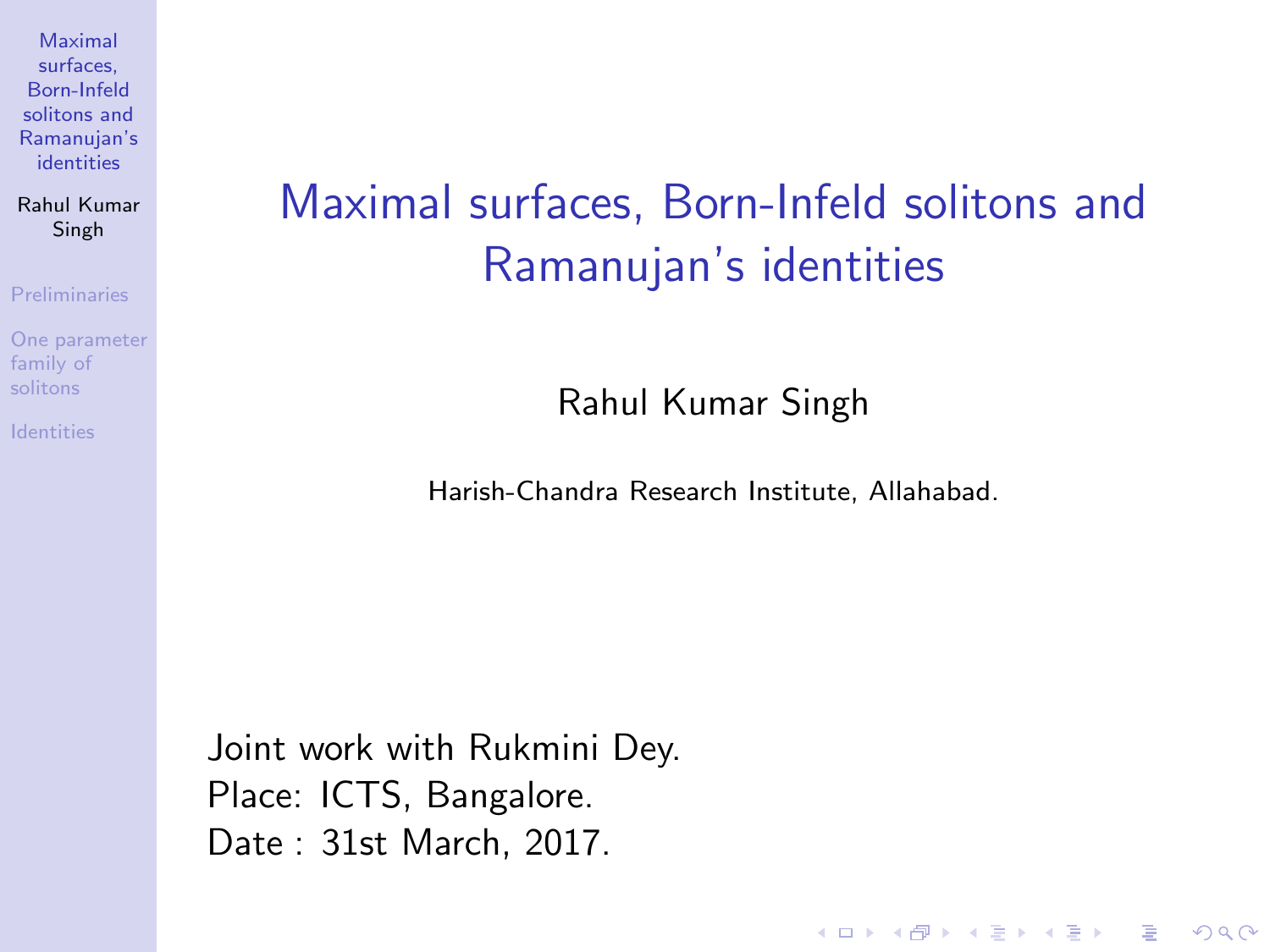### <span id="page-1-0"></span>Rahul Kumar Singh

### [Preliminaries](#page-2-0)

[One parameter](#page-22-0) family of

[Identities](#page-25-0)

### **1** [Preliminaries](#page-2-0)

**2** [One parameter family of solitons](#page-22-0)

### <sup>3</sup> [Identities](#page-25-0)

## Table of content

K ロ ▶ K @ ▶ K 할 > K 할 > 1 할 > 1 이익어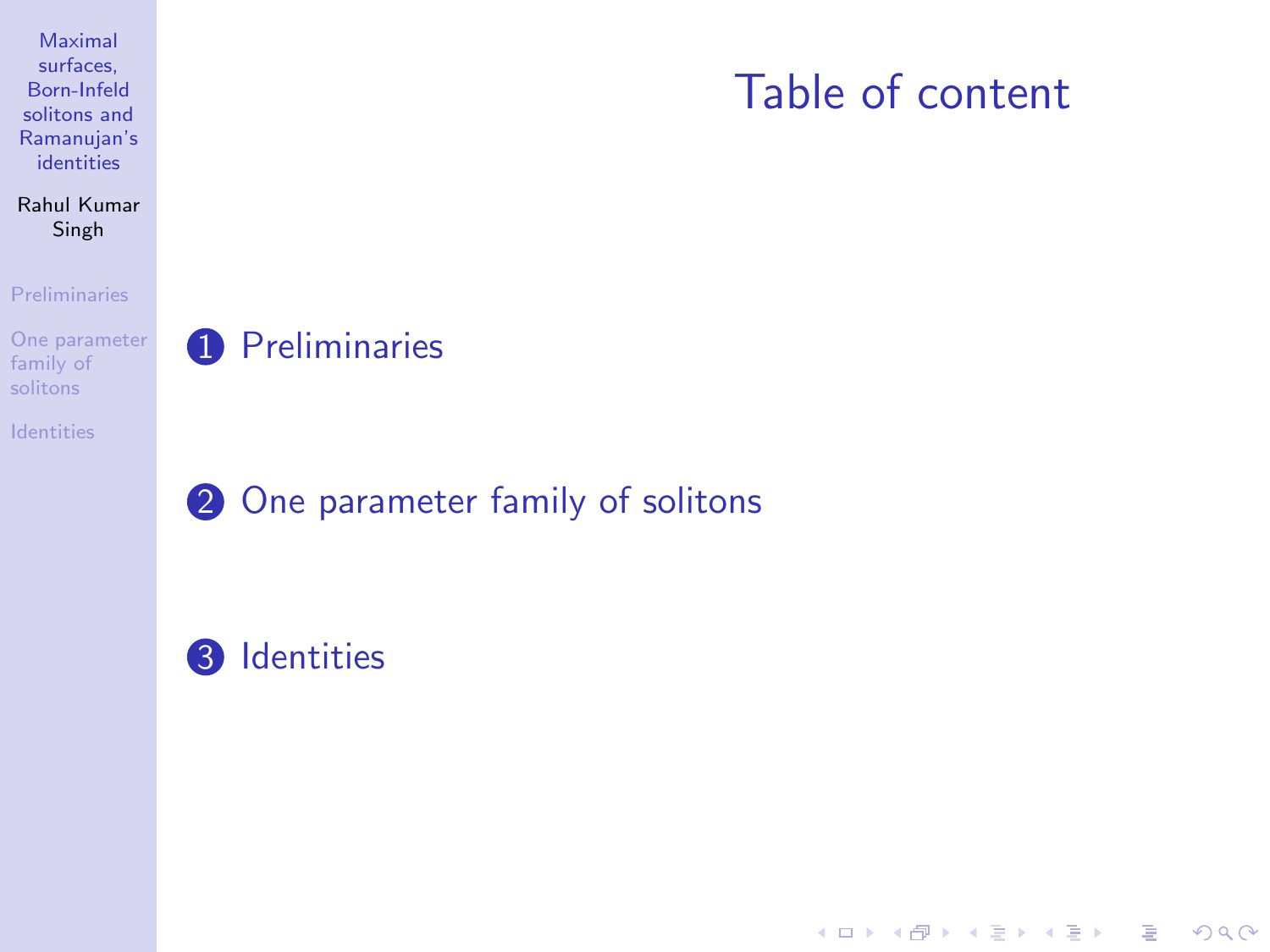### <span id="page-2-0"></span>Rahul Kumar Singh

### [Preliminaries](#page-2-0)

[One parameter](#page-22-0) family of

## Lorentz-Minkowski space

**KORK ERKER ADE YOUR** 

The 3-dimensional Lorentz-Minkowski space, denoted by  $\mathbb{L}^3$ , is the real vector space  $\mathbb{R}^3$  endowed with the *metric*  $dx^2 + dy^2 - dz^2$ , where  $(x, y, z)$  are the canonical coordinates in  $\mathbb{R}^3$ .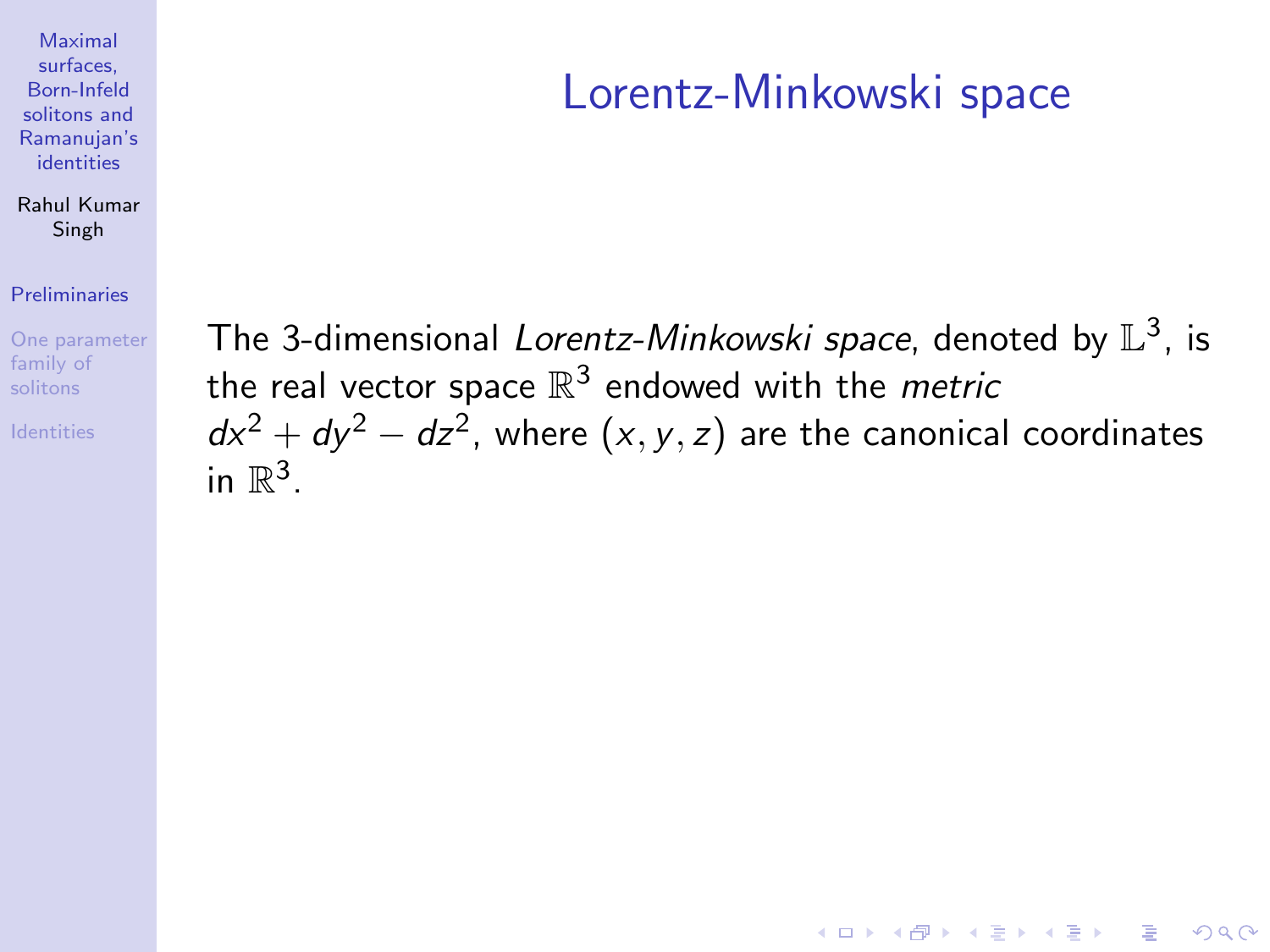### <span id="page-3-0"></span>Rahul Kumar Singh

### [Preliminaries](#page-2-0)

[One parameter](#page-22-0) family of

## Lorentz-Minkowski space

**KORK ERKER ADE YOUR** 

The 3-dimensional Lorentz-Minkowski space, denoted by  $\mathbb{L}^3$ , is the real vector space  $\mathbb{R}^3$  endowed with the *metric*  $dx^2 + dy^2 - dz^2$ , where  $(x, y, z)$  are the canonical coordinates in  $\mathbb{R}^3$ .

A smooth immersion  $X: M \to \mathbb{L}^3$  of a 2-dimensional connected manifold is said to be a *spacelike surface* in  $\mathbb{L}^3$  if the induced metric on M via  $X$  is a Riemannian metric.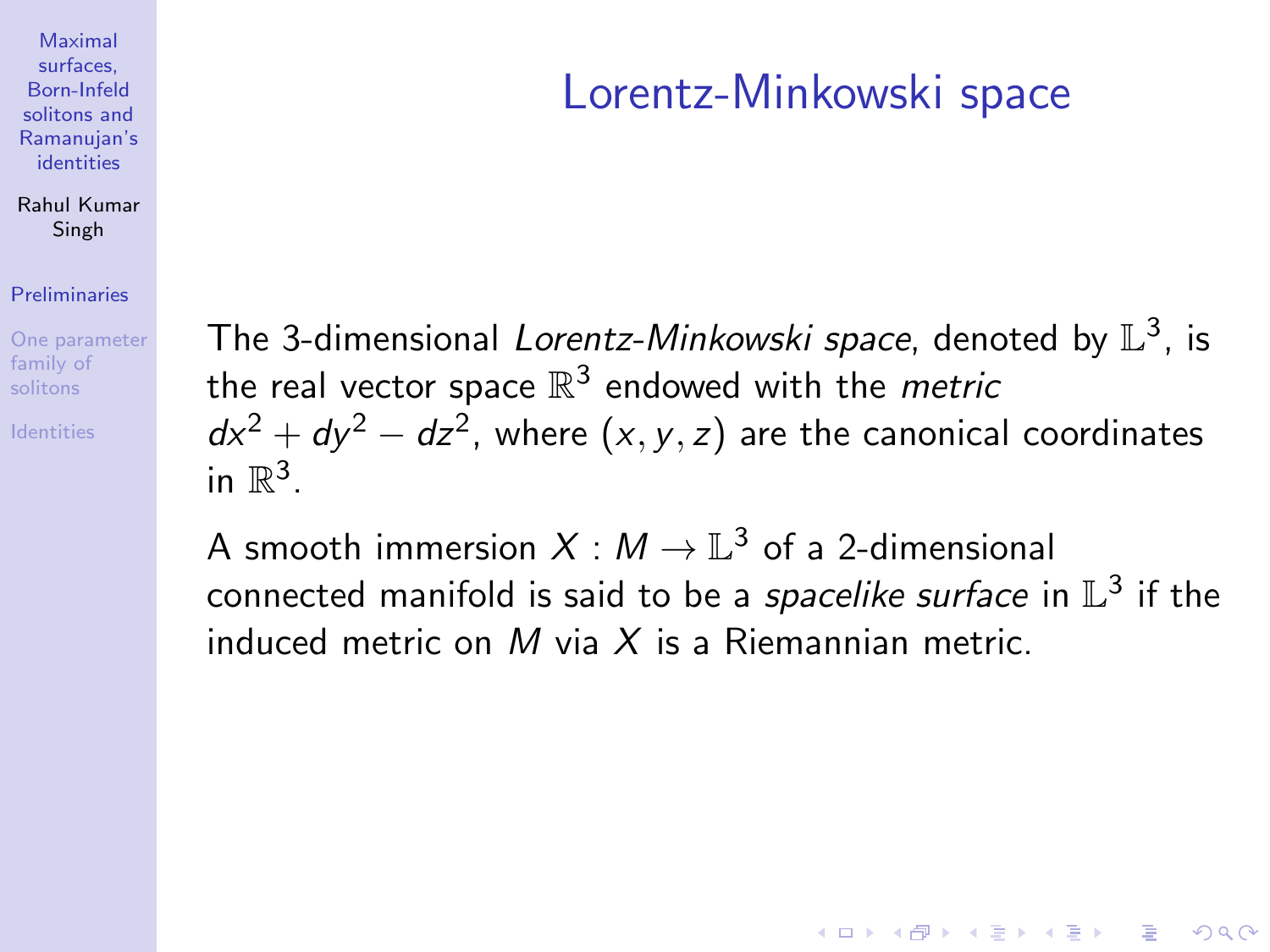Rahul Kumar Singh

### [Preliminaries](#page-2-0)

[One parameter](#page-22-0) family of

[Identities](#page-25-0)

### Lorentzian catenoid

### <span id="page-4-0"></span>Lorentzian catenoid is a maximal surface, given by a map

$$
F(x,y) = \left(\frac{x(x^2 + y^2 - 1)}{2(x^2 + y^2)}, \frac{y(x^2 + y^2 - 1)}{2(x^2 + y^2)}, \ln \sqrt{x^2 + y^2}\right).
$$

 $^1$ Image courtesy of L. J. Alías, R. M. B. [Ch](#page-3-0)a[ve](#page-5-0)[s](#page-3-0) [a](#page-4-0)[n](#page-5-0)[d](#page-6-0) [P](#page-1-0)[.](#page-2-0)[Mi](#page-22-0)[r](#page-1-0)[a](#page-2-0) [\[](#page-21-0)[?](#page-22-0)[\].](#page-0-0)  $2990$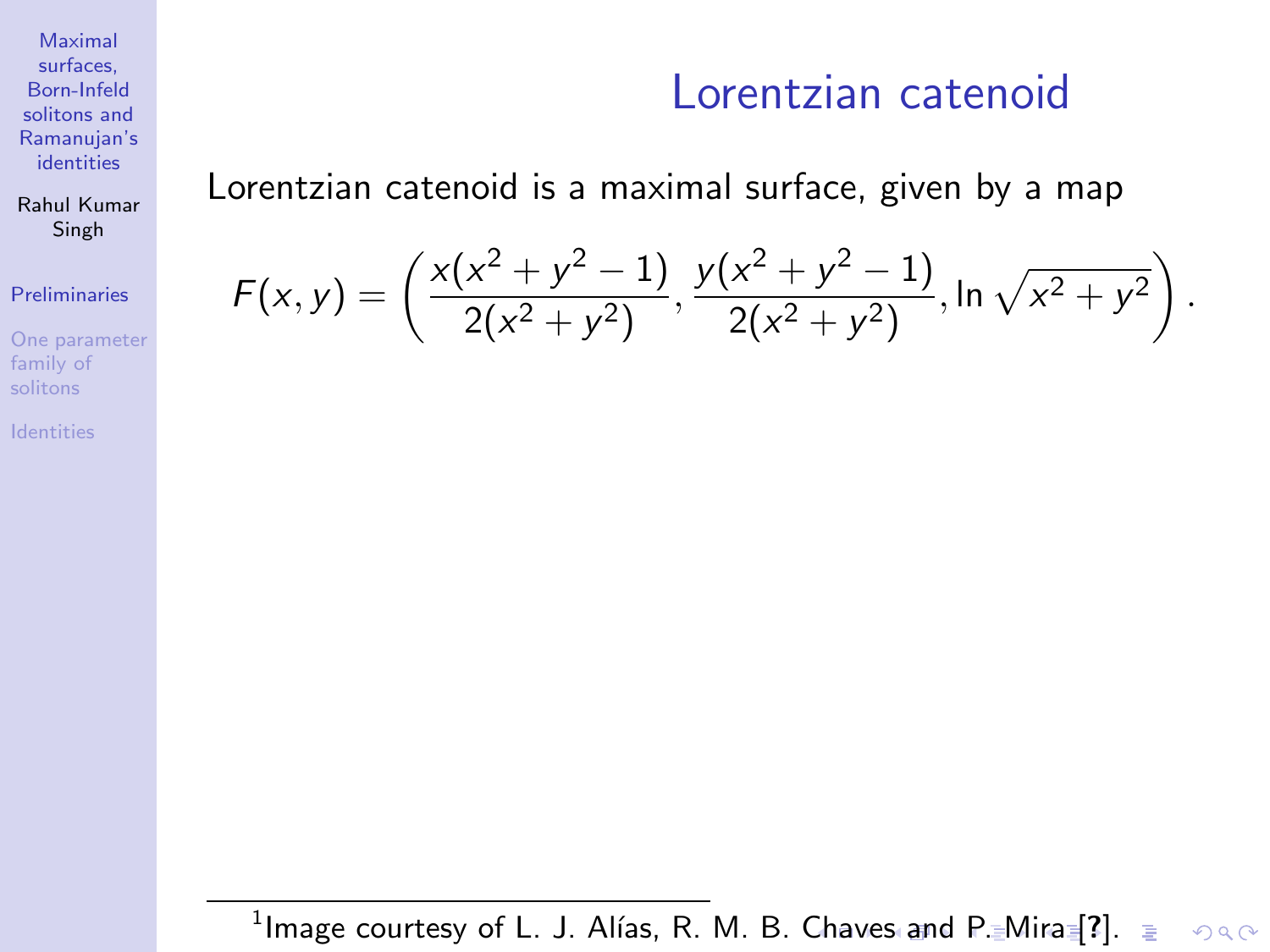Rahul Kumar Singh

### [Preliminaries](#page-2-0)

[One parameter](#page-22-0) family of

### Lorentzian catenoid

### <span id="page-5-0"></span>Lorentzian catenoid is a maximal surface, given by a map

$$
F(x,y) = \left(\frac{x(x^2 + y^2 - 1)}{2(x^2 + y^2)}, \frac{y(x^2 + y^2 - 1)}{2(x^2 + y^2)}, \ln \sqrt{x^2 + y^2}\right).
$$



Figure: Elliptic Catenoid<sup>1</sup>

 $^1$ Image courtesy of L. J. Alías, R. M. B. [Ch](#page-4-0)a[ve](#page-6-0)[s](#page-3-0) [a](#page-4-0)[n](#page-5-0)[d](#page-6-0) [P](#page-1-0)[.](#page-2-0)[Mi](#page-22-0)[r](#page-1-0)[a](#page-2-0) [\[](#page-21-0)[?](#page-22-0)[\].](#page-0-0)  $2990$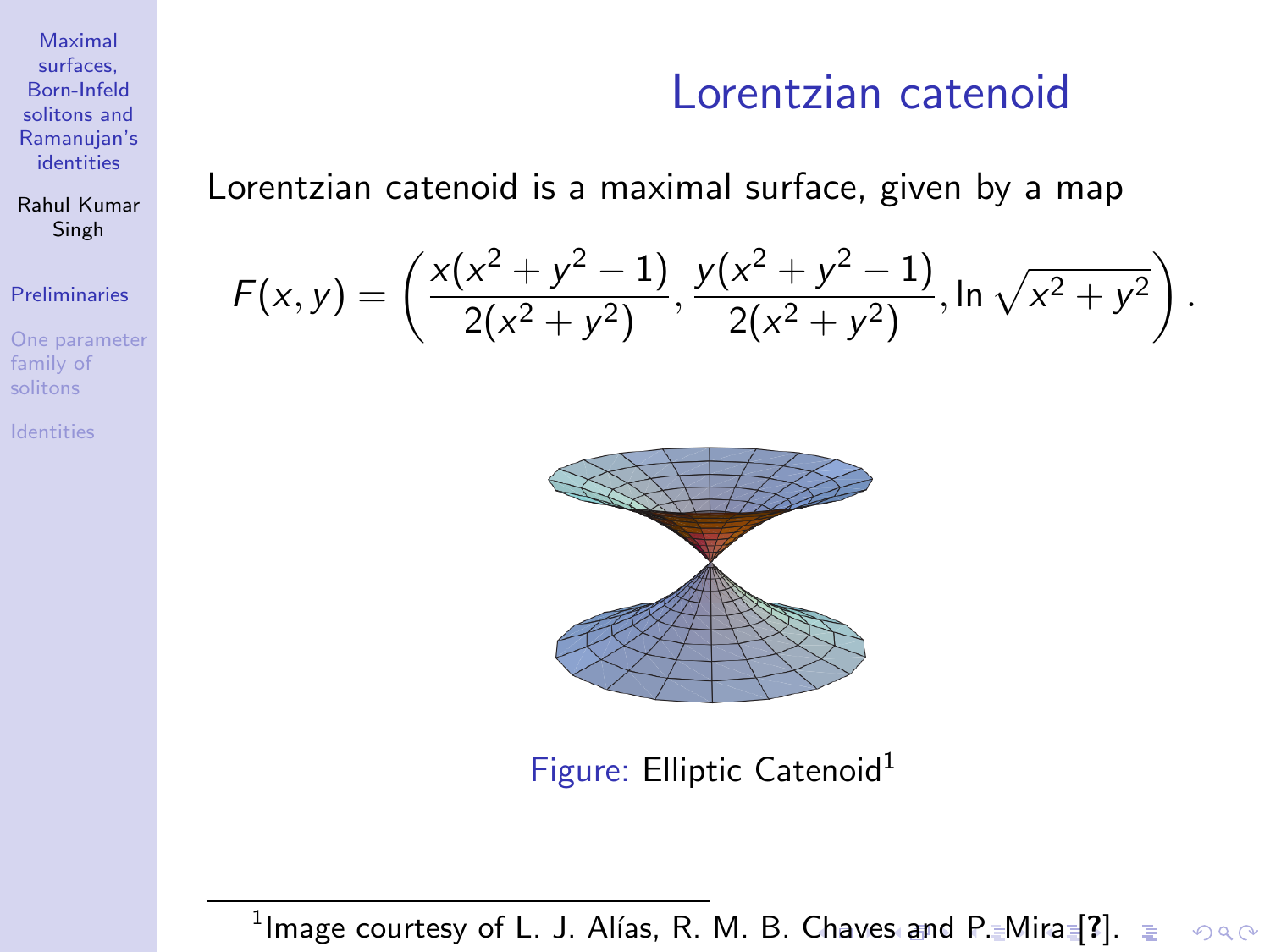Rahul Kumar Singh

[Preliminaries](#page-2-0)

[One parameter](#page-22-0) family of

<span id="page-6-1"></span>

## Maximal surface

**KORK STRATER STRAKER** 

<span id="page-6-0"></span>Maximal surfaces are spacelike surfaces in the Lorentz-Minkowski space which arise as solutions of the variational problem of locally maximising the area among spacelike surfaces (i.e.,there exists neighbourhood of points on the surface such that it has maximum area for all possible variation (in the class of spacelike surfaces) which fixes the boundary of the neighbourhood).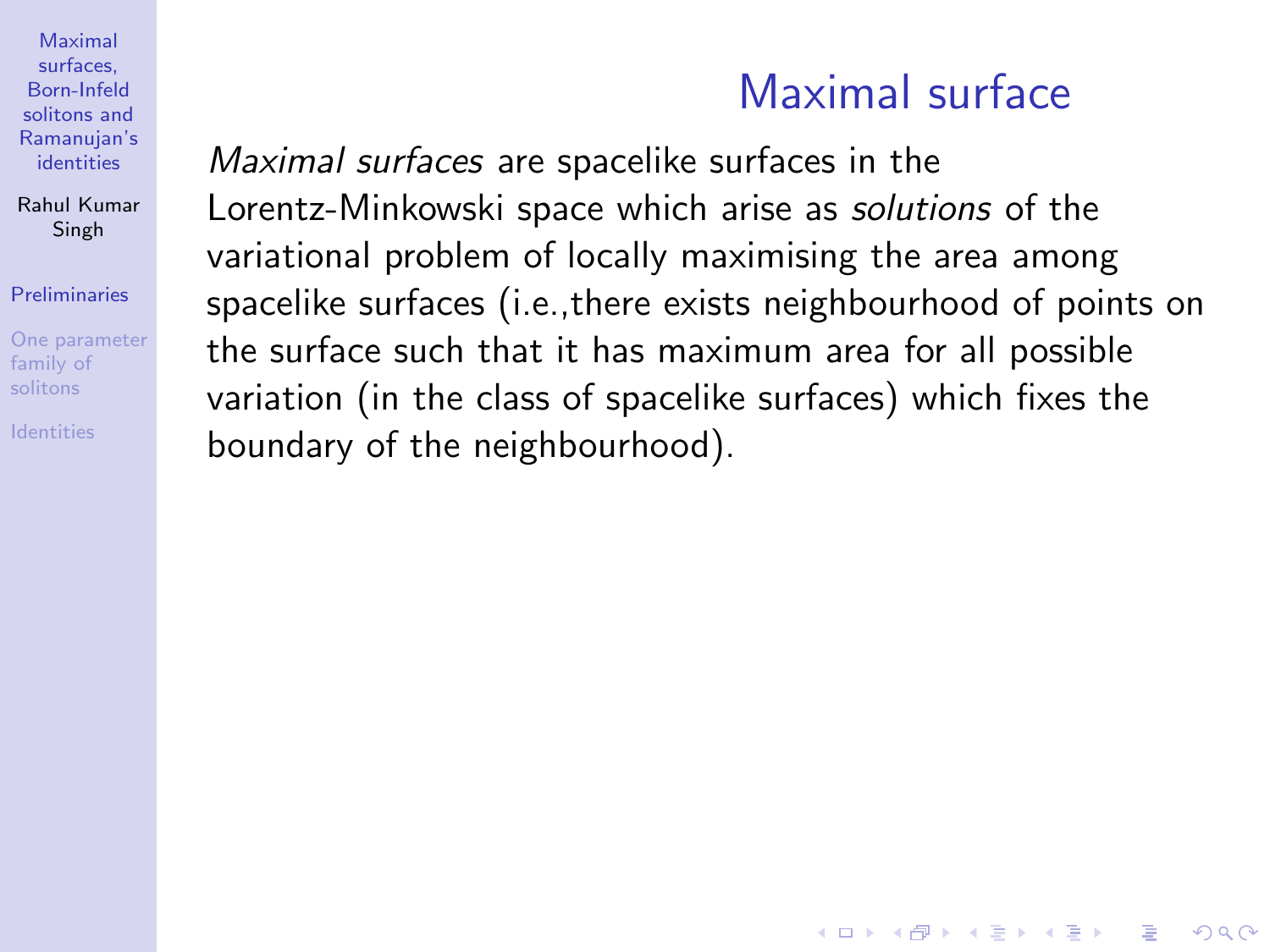Rahul Kumar Singh

#### [Preliminaries](#page-2-0)

[One parameter](#page-22-0) family of

## Maximal surface

Maximal surfaces are spacelike surfaces in the Lorentz-Minkowski space which arise as solutions of the variational problem of locally maximising the area among spacelike surfaces (i.e.,there exists neighbourhood of points on the surface such that it has maximum area for all possible variation (in the class of spacelike surfaces) which fixes the boundary of the neighbourhood).

As a consequence of this locally they can be described as solutions of a certain nonlinear PDE

$$
(1 - f_x^2) f_{yy} + 2f_x f_y f_{xy} + (1 - f_y^2) f_{xx} = 0.
$$
 (1)

**KORKAR KERKER EL VOLO** 

where  $f_{\mathsf{x}}^2 + f_{\mathsf{y}}^2 < 1$ . This equation is known as the *maximal* surface equation.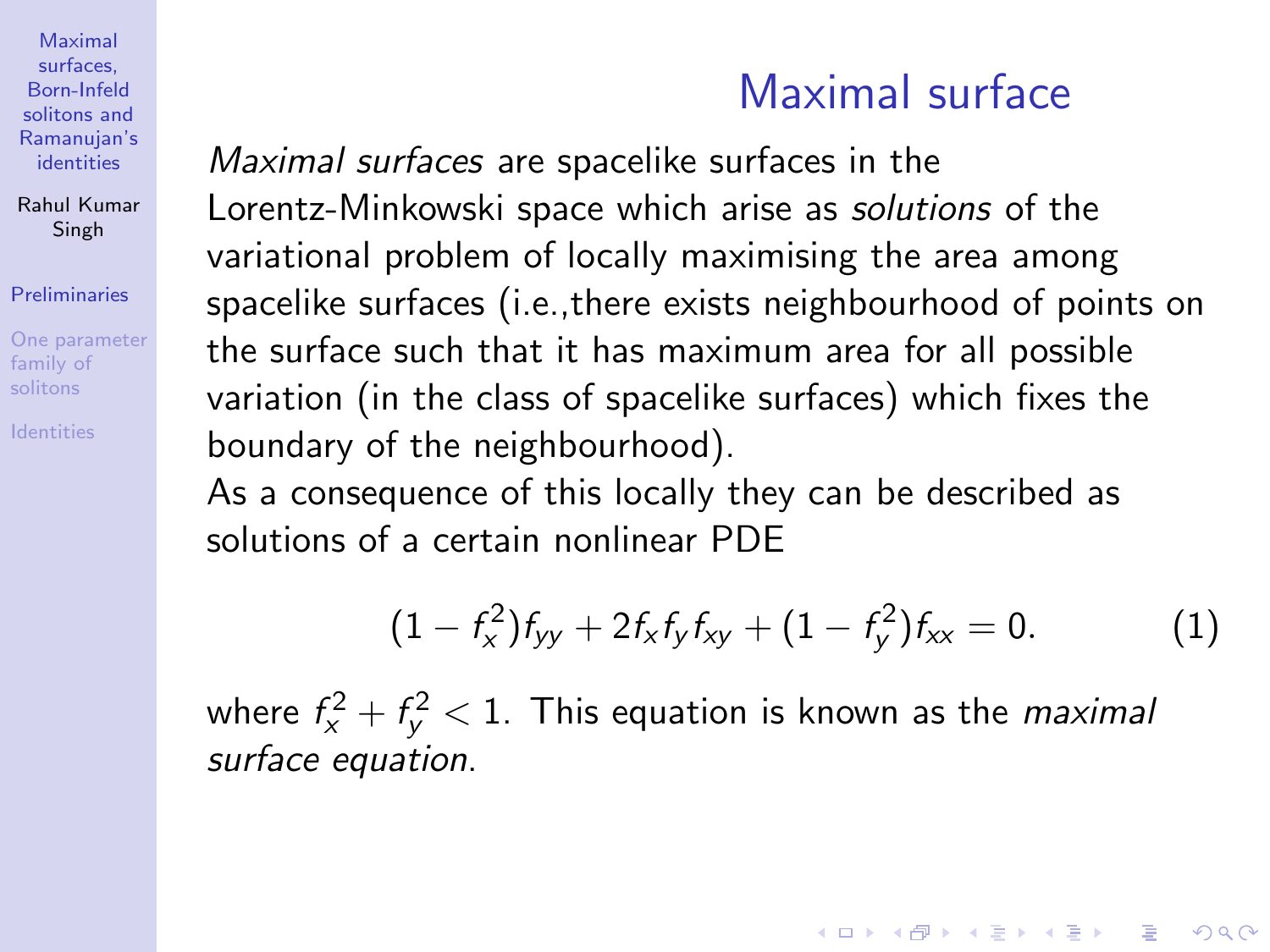Rahul Kumar Singh

### [Preliminaries](#page-2-0)

[One parameter](#page-22-0) family of

## Maximal surface

Maximal surfaces are spacelike surfaces in the Lorentz-Minkowski space which arise as solutions of the variational problem of locally maximising the area among spacelike surfaces (i.e.,there exists neighbourhood of points on the surface such that it has maximum area for all possible variation (in the class of spacelike surfaces) which fixes the boundary of the neighbourhood).

As a consequence of this locally they can be described as solutions of a certain nonlinear PDE

$$
(1 - f_x^2) f_{yy} + 2 f_x f_y f_{xy} + (1 - f_y^2) f_{xx} = 0.
$$
 (1)

where  $f_{\mathsf{x}}^2 + f_{\mathsf{y}}^2 < 1$ . This equation is known as the *maximal* surface equation.

Note: A maximal surface can have singularities (i.e., those points where the metric degenerates), then it is said to be a generalised maximal surface.4 D > 4 P + 4 B + 4 B + B + 9 Q O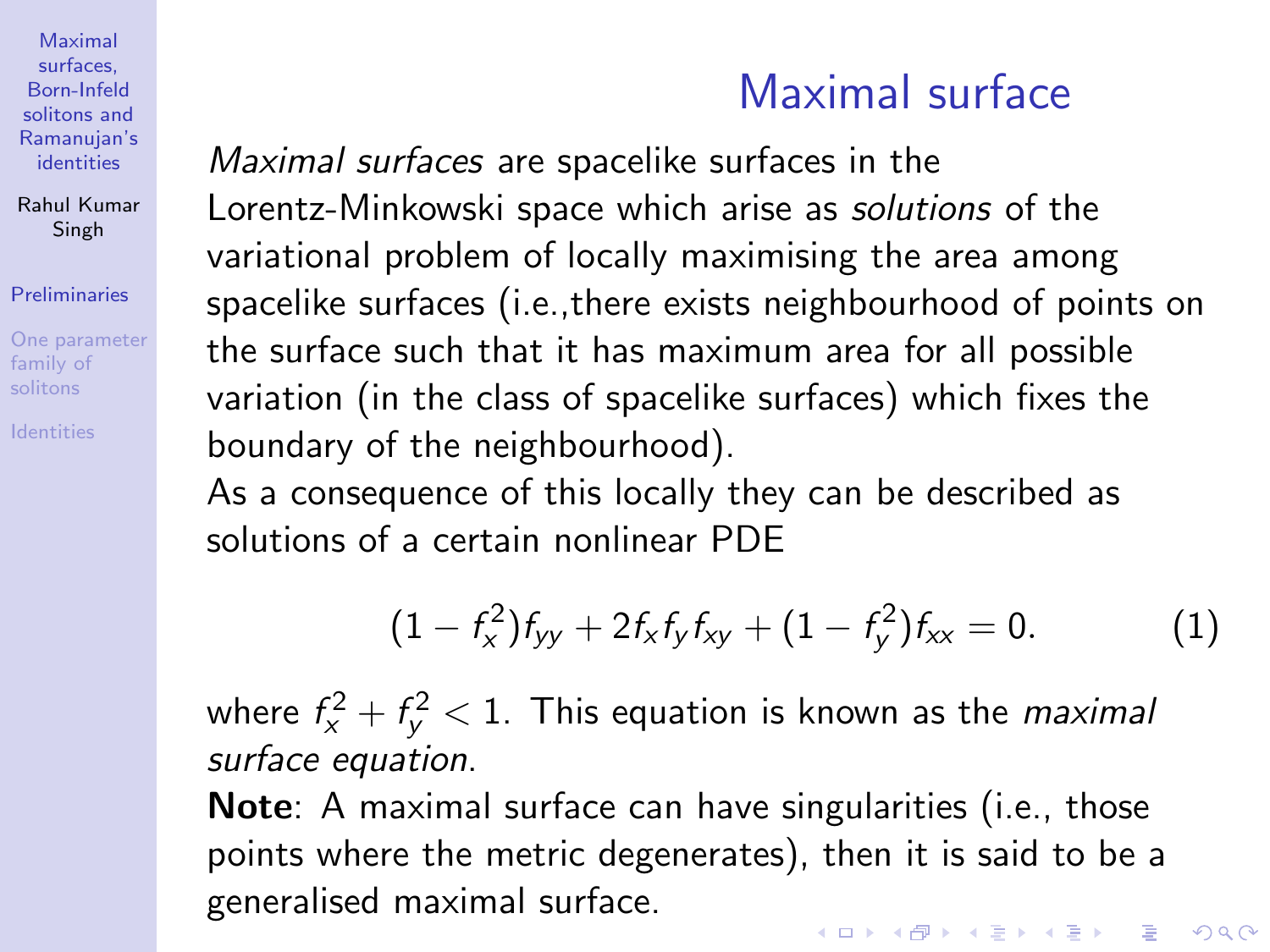Rahul Kumar Singh

### [Preliminaries](#page-2-0)

[One parameter](#page-22-0) family of

## Weierstrass-Enneper representation

A maximal surface in  $\mathbb{L}^3$  is a conformal harmonic immersion  $X: M \to \mathbb{L}^3$ , where  $M$  is a 2-dimensional smooth manifold with or without boundary.

**KORK STRATER STRAKER**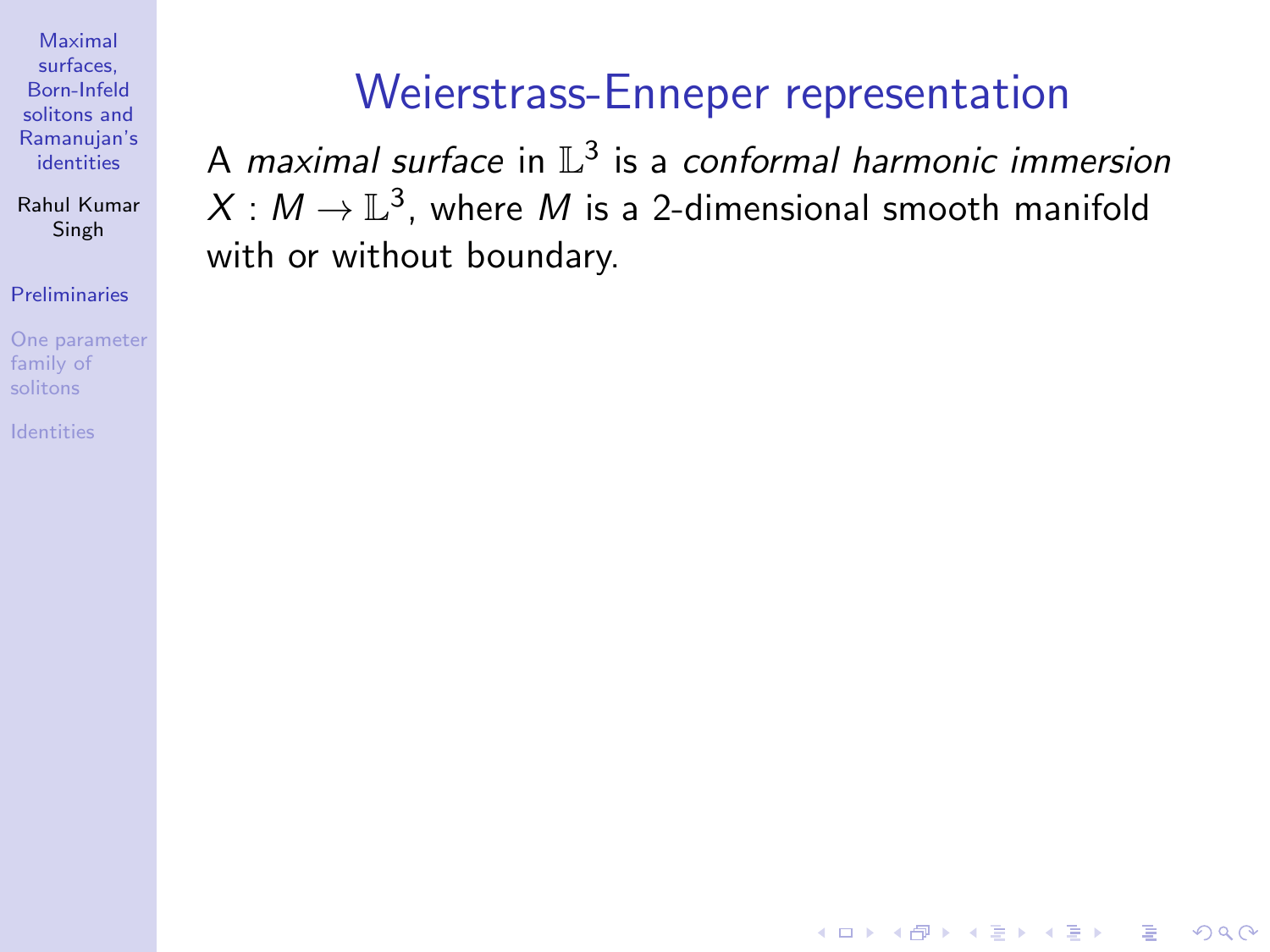Rahul Kumar Singh

[Preliminaries](#page-2-0)

[One parameter](#page-22-0) family of

## Weierstrass-Enneper representation

A maximal surface in  $\mathbb{L}^3$  is a conformal harmonic immersion  $X: M \to \mathbb{L}^3$ , where  $M$  is a 2-dimensional smooth manifold with or without boundary.

**KORK STRATER STRAKER** 

Note: One cannot immersed a closed (compact without boundary) 2-manifold maximally inside  $\mathbb{L}^3$ .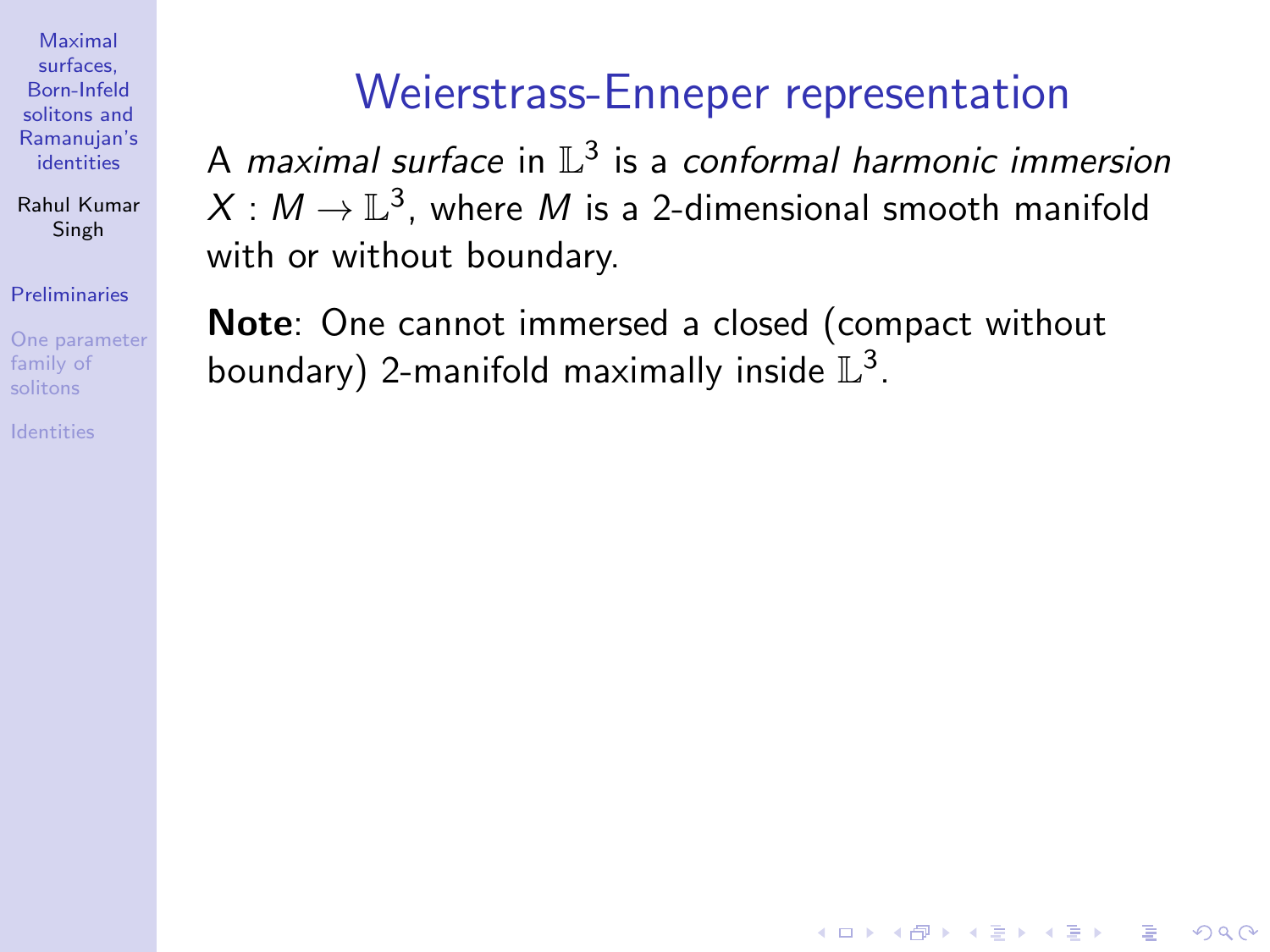Rahul Kumar Singh

### [Preliminaries](#page-2-0)

[One parameter](#page-22-0) family of

## Weierstrass-Enneper representation

A maximal surface in  $\mathbb{L}^3$  is a conformal harmonic immersion  $X: M \to \mathbb{L}^3$ , where  $M$  is a 2-dimensional smooth manifold with or without boundary.

Note: One cannot immersed a closed (compact without boundary) 2-manifold maximally inside  $\mathbb{L}^3$ .

Now using this definition of maximal surface, one can derive a complex representation formula for maximal surfaces, known as Weierestrass-Enneper representation, in Lorentz-Minkowski space  $\mathbb{L}^3$ .

$$
\Psi(\tau)=\Re\int(f(1+g^2),\textit{if}(1-g^2),-2\textit{fg})d\tau,\tau\in D,D\subseteq\mathbb{C}
$$

f is a holomorphic function on  $D$ ,  $g$  is a meromorphic function on  $D$ ,  $fg^2$  is holomorphic on  $D$  and  $|g(\tau)|\neq 1$  for  $\tau\in D.$ 

**KORK ERKER ADE YOUR**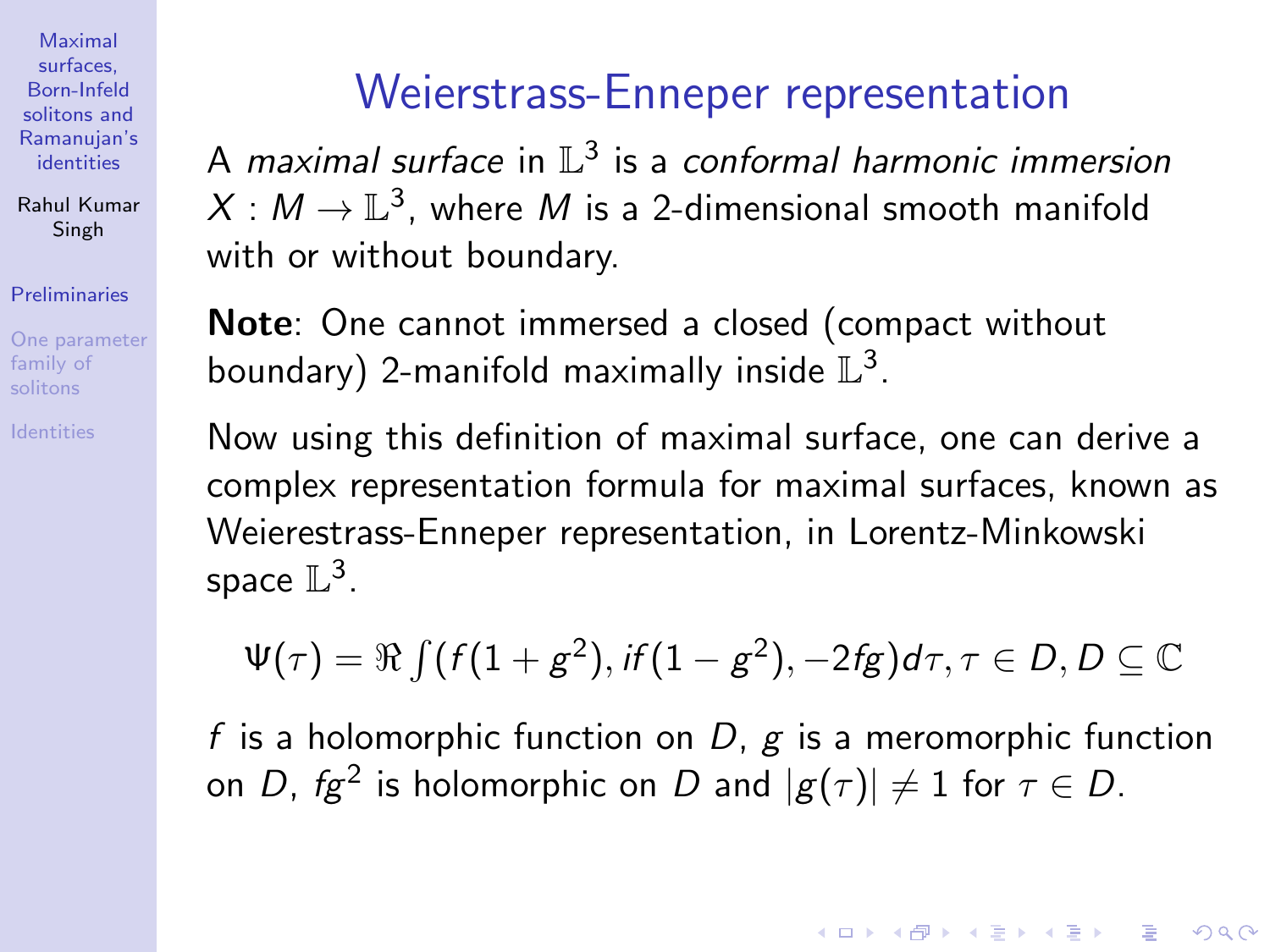Rahul Kumar Singh

### [Preliminaries](#page-2-0)

[One parameter](#page-22-0) family of

## Weierstrass-Enneper representation

A maximal surface in  $\mathbb{L}^3$  is a conformal harmonic immersion  $X: M \to \mathbb{L}^3$ , where  $M$  is a 2-dimensional smooth manifold with or without boundary.

Note: One cannot immersed a closed (compact without boundary) 2-manifold maximally inside  $\mathbb{L}^3$ .

Now using this definition of maximal surface, one can derive a complex representation formula for maximal surfaces, known as Weierestrass-Enneper representation, in Lorentz-Minkowski space  $\mathbb{L}^3$ .

$$
\Psi(\tau)=\Re\textstyle\int\textstyle\bigl(f(1+g^2),\textstyle\textstyle\textstyle\textstyle if(1-g^2),-2\textstyle\textstyle\textstyle\textstyle f\textstyle g\bigr)d\tau,\tau\in D,\textstyle D\subseteq\mathbb{C}
$$

f is a holomorphic function on  $D$ ,  $g$  is a meromorphic function on  $D$ ,  $fg^2$  is holomorphic on  $D$  and  $|g(\tau)|\neq 1$  for  $\tau\in D.$ 

For Lorentzian catenoid  $f(\tau)=\frac{-1}{2\tau^2}$ ,  $g(\tau)=\tau$  and  $M = \mathbb{C} - \{0\}.$ **KORKAR KERKER EL VOLO**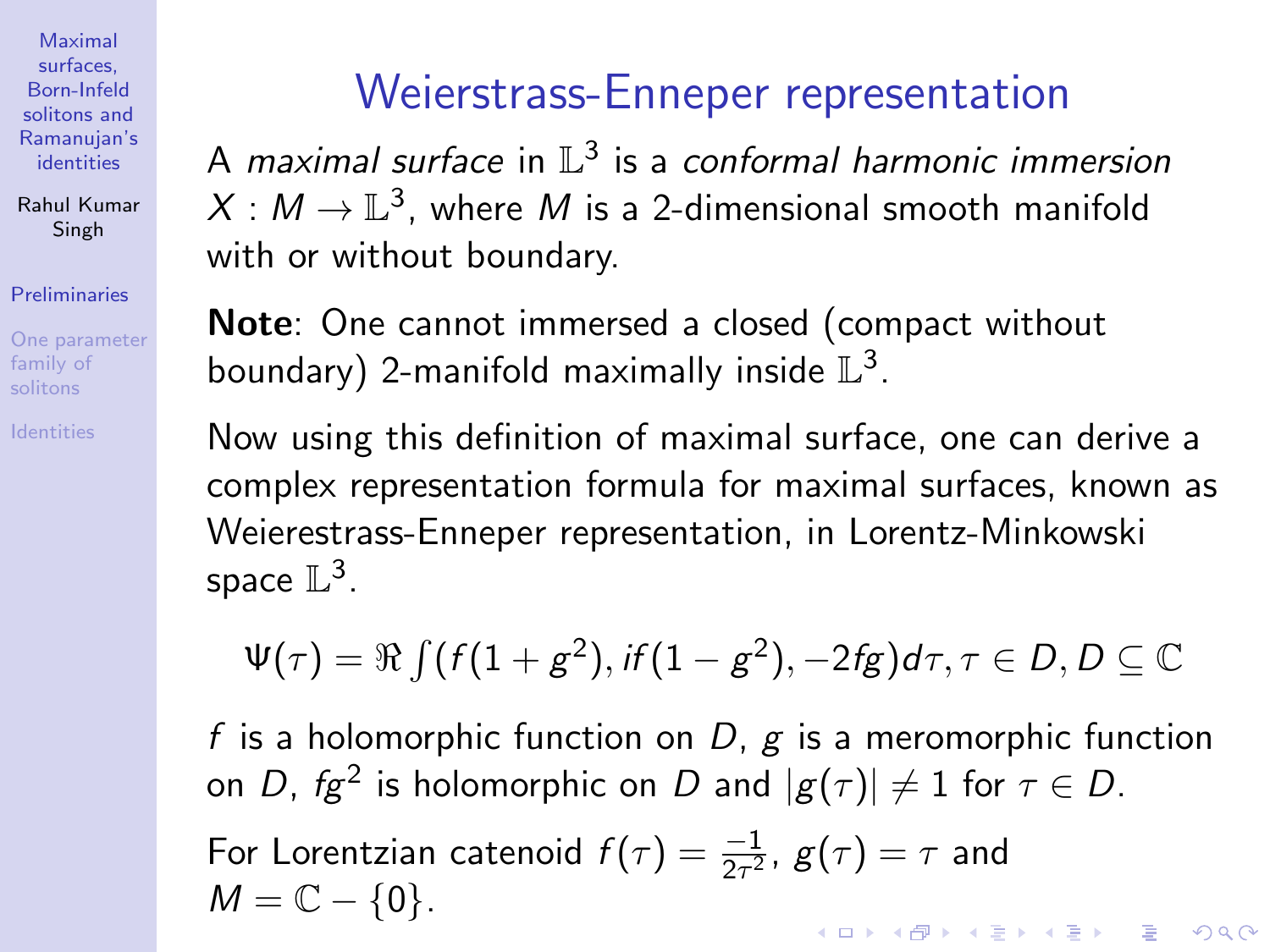Rahul Kumar Singh

### [Preliminaries](#page-2-0)

[One parameter](#page-22-0) family of

Next if the Gauss map  $(g)$  of given maximal surface is one-one, then, one can do a change of parametrisation atleast locally (inverse function theorem). Hence such maximal surface will have a local WE-representation

$$
\Psi(\zeta)=\Re\int (M(\zeta)(1+\zeta^2), iM(\zeta)(1-\zeta^2), -2M(\zeta)\zeta)d\zeta
$$
 (2)

**KORK ERKER ADE YOUR** 

where  $M(\zeta)$  is a meromorphic function.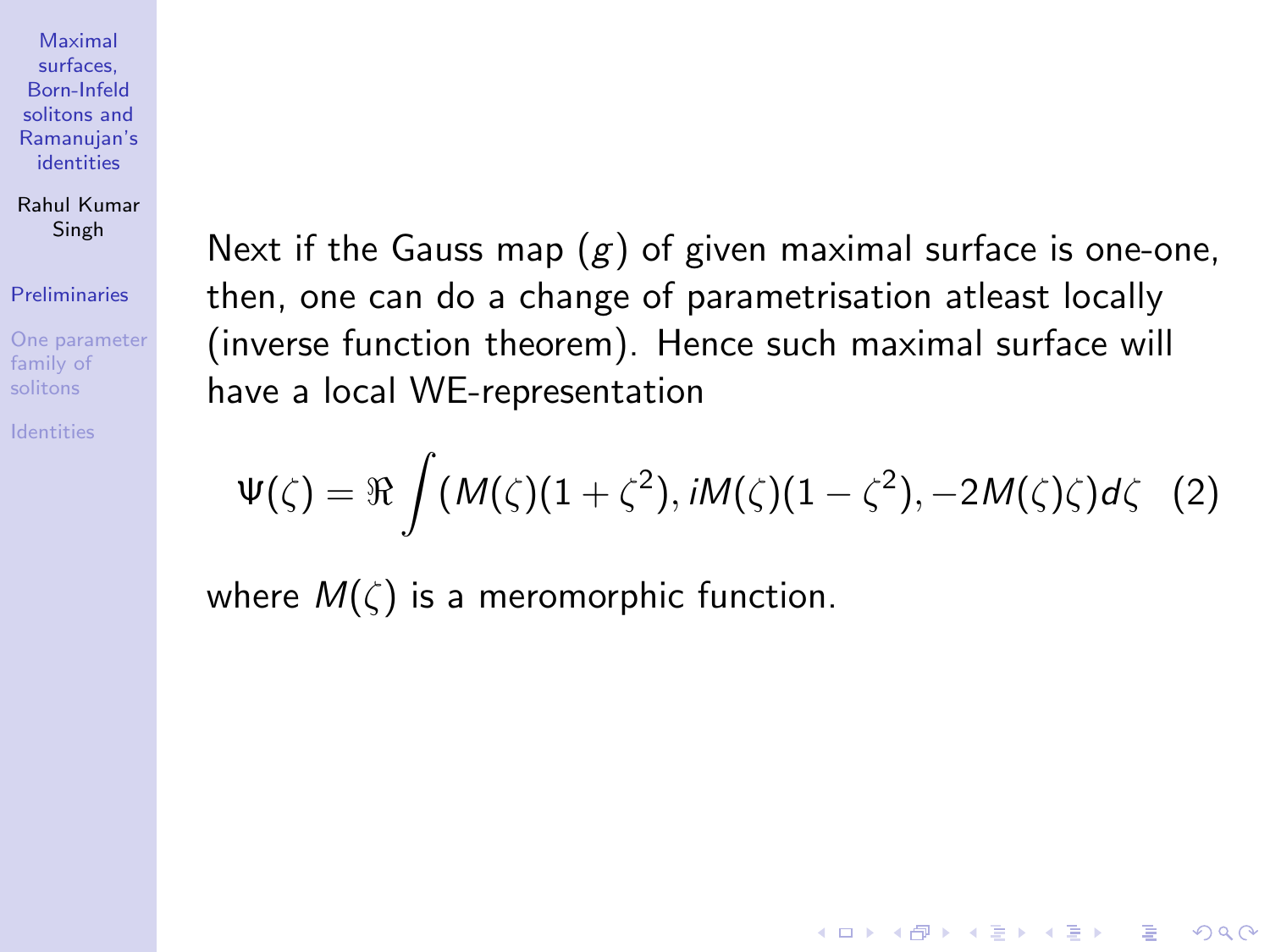Rahul Kumar Singh

[Preliminaries](#page-2-0)

[One parameter](#page-22-0) family of

# Conjugate maximal graphs

We say that two maximal graphs

$$
X_1(\tau,\bar\tau)=(x_1(\tau,\bar\tau),t_1(\tau,\bar\tau),f_1(\tau,\bar\tau))
$$

and

$$
X_2(\tau,\bar\tau)=(x_2(\tau,\bar\tau),t_2(\tau,\bar\tau),f_2(\tau,\bar\tau))
$$

given in isothermal parametrization are conjugate if

$$
X:=X_1+iX_2:\Omega\subseteq\mathbb{C}\to\mathbb{C}^3
$$

defines a holomorphic mapping, where  $\lambda_j(\tau,\bar{\tau}) : \Omega \subseteq \mathbb{C} \to \mathbb{L}^3$ ,  $\tau=\tilde{u}+i\tilde{v}\in \Omega \;\; ; \, j=1,2$  and  $\tilde{u},\tilde{v}$  are isothermal parameters.

**KORK ERKER ADE YOUR**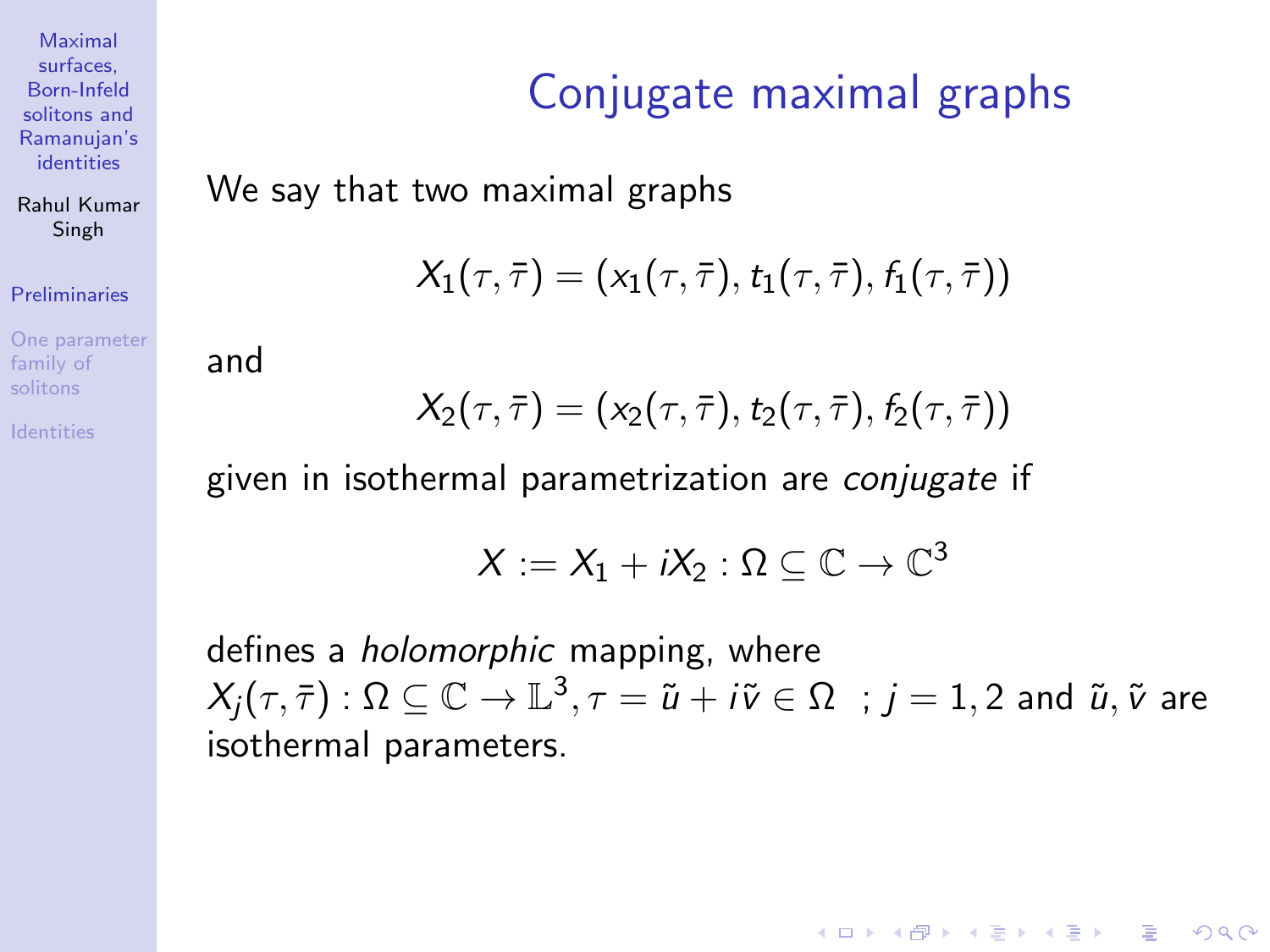Rahul Kumar Singh

[Preliminaries](#page-2-0)

[One parameter](#page-22-0) family of

# Conjugate maximal graphs

We say that two maximal graphs

$$
X_1(\tau,\bar\tau)=(x_1(\tau,\bar\tau),t_1(\tau,\bar\tau),f_1(\tau,\bar\tau))
$$

and

$$
X_2(\tau,\bar\tau)=(x_2(\tau,\bar\tau),t_2(\tau,\bar\tau),f_2(\tau,\bar\tau))
$$

given in isothermal parametrization are conjugate if

$$
X:=X_1+iX_2:\Omega\subseteq\mathbb{C}\to\mathbb{C}^3
$$

defines a holomorphic mapping, where  $\lambda_j(\tau,\bar{\tau}) : \Omega \subseteq \mathbb{C} \to \mathbb{L}^3$ ,  $\tau=\tilde{u}+i\tilde{v}\in \Omega \;\; ; \, j=1,2$  and  $\tilde{u},\tilde{v}$  are isothermal parameters.

Note that if a maximal graph in  $\mathbb{L}^3$  is such that its Gauss map is one-one, then its conjugate maximal graph exists.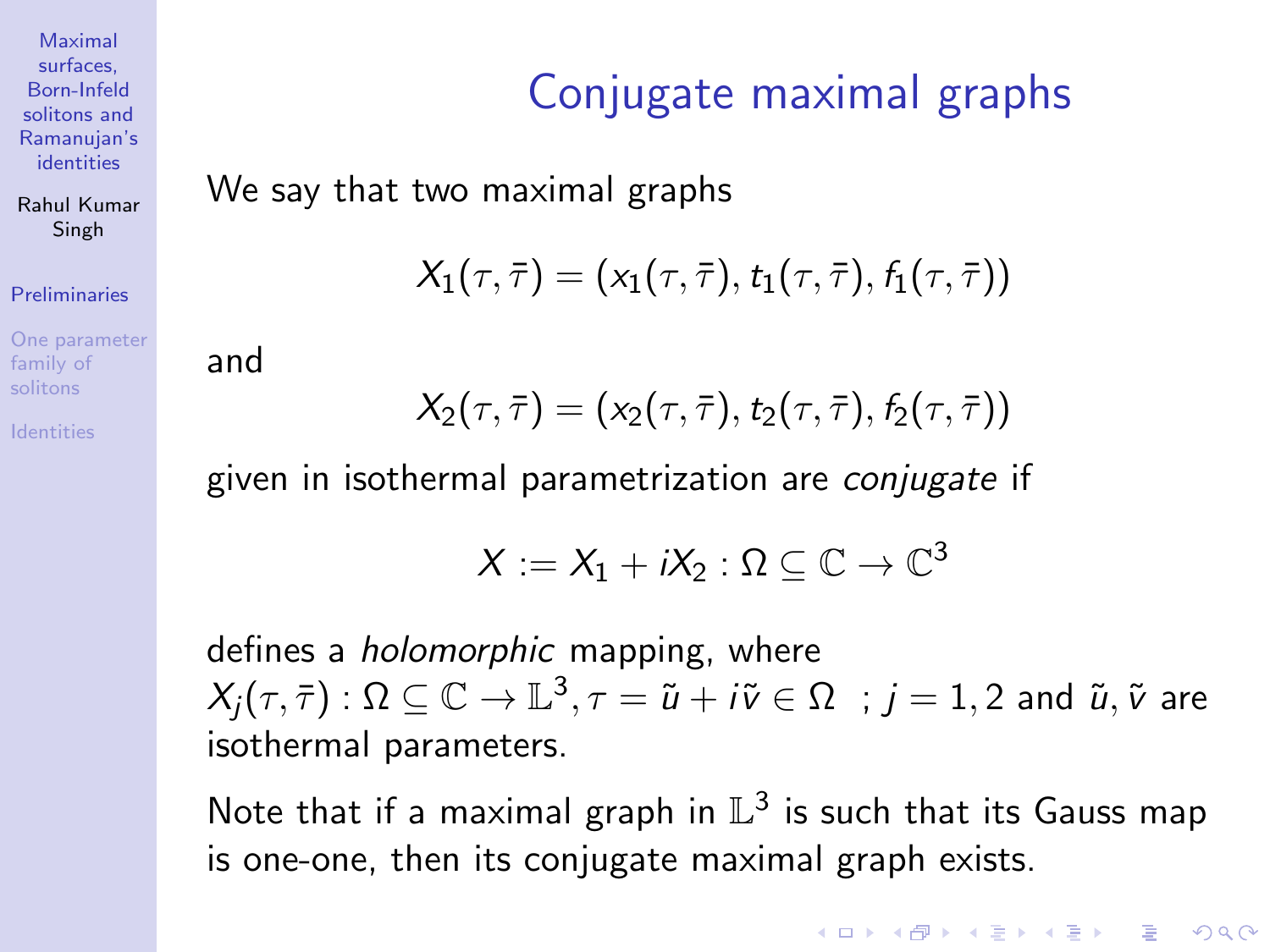Rahul Kumar Singh

### [Preliminaries](#page-2-0)

[One parameter](#page-22-0) family of

If  $X_1(\tau,\bar{\tau}) = (x_1(\tau,\bar{\tau}),t_1(\tau,\bar{\tau}),f_1(\tau,\bar{\tau}))$  is a maximal surface and  $X_2(\tau, \overline{\tau}) = (x_2(\tau, \overline{\tau}), t_2(\tau, \overline{\tau}), f_2(\tau, \overline{\tau}))$  its conjugate maximal surface, where  $\tau = \tilde{u} + i\tilde{v}$  is an isothermal coordinate system.

**KORK STRATER STRAKER**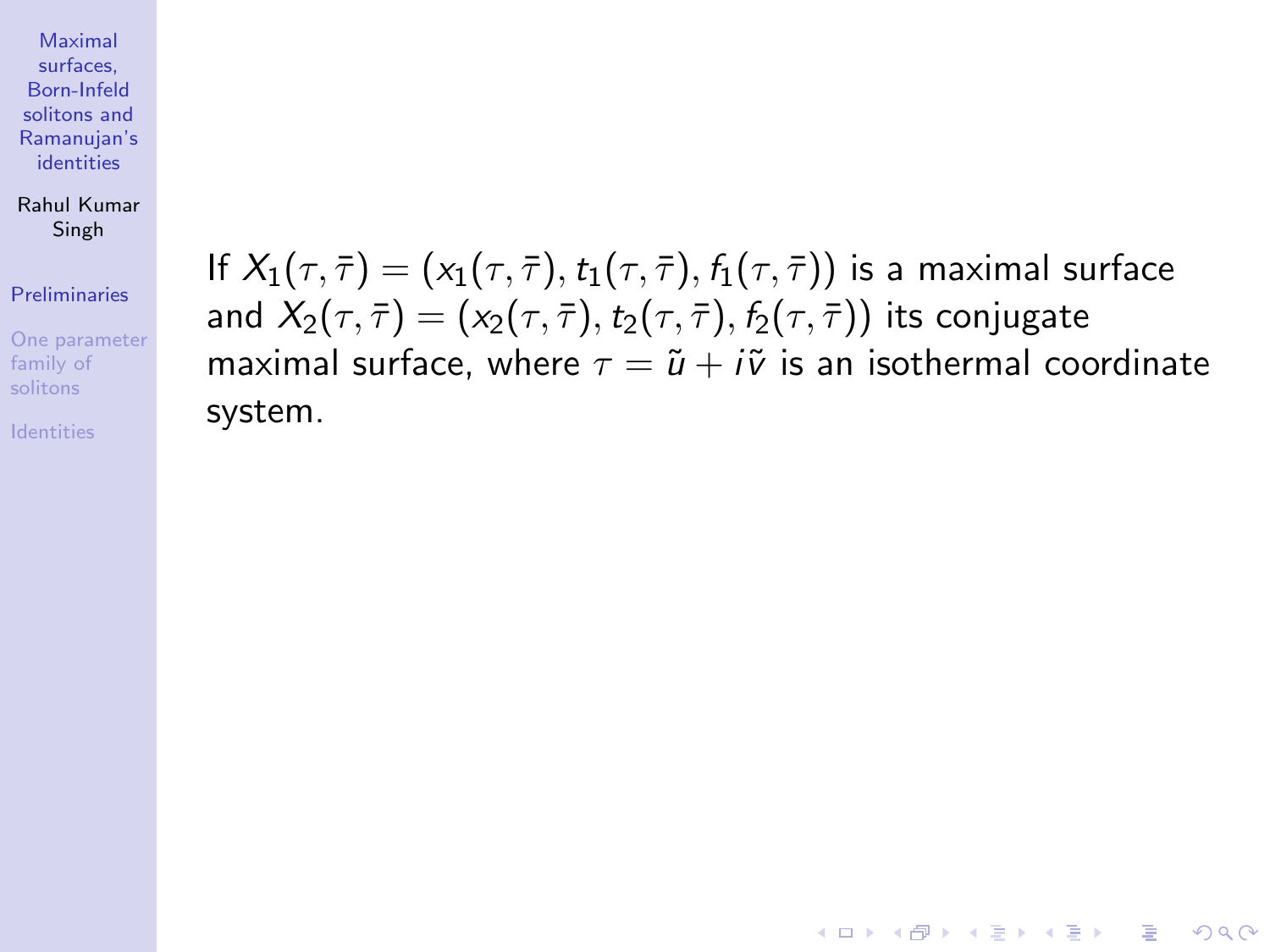Rahul Kumar Singh

[Preliminaries](#page-2-0)

[One parameter](#page-22-0) family of

If  $X_1(\tau,\bar{\tau}) = (x_1(\tau,\bar{\tau}),t_1(\tau,\bar{\tau}),f_1(\tau,\bar{\tau}))$  is a maximal surface and  $X_2(\tau, \overline{\tau}) = (x_2(\tau, \overline{\tau}), t_2(\tau, \overline{\tau}), f_2(\tau, \overline{\tau}))$  its conjugate maximal surface, where  $\tau = \tilde{u} + i\tilde{v}$  is an isothermal coordinate system.

Then

$$
X_{\theta}(\tau,\bar{\tau}) := X_1(\tau,\bar{\tau})\cos\theta + X_2(\tau,\bar{\tau})\sin\theta
$$

**KORK ERKER ADE YOUR** 

defines a maximal surface for each  $\theta$ .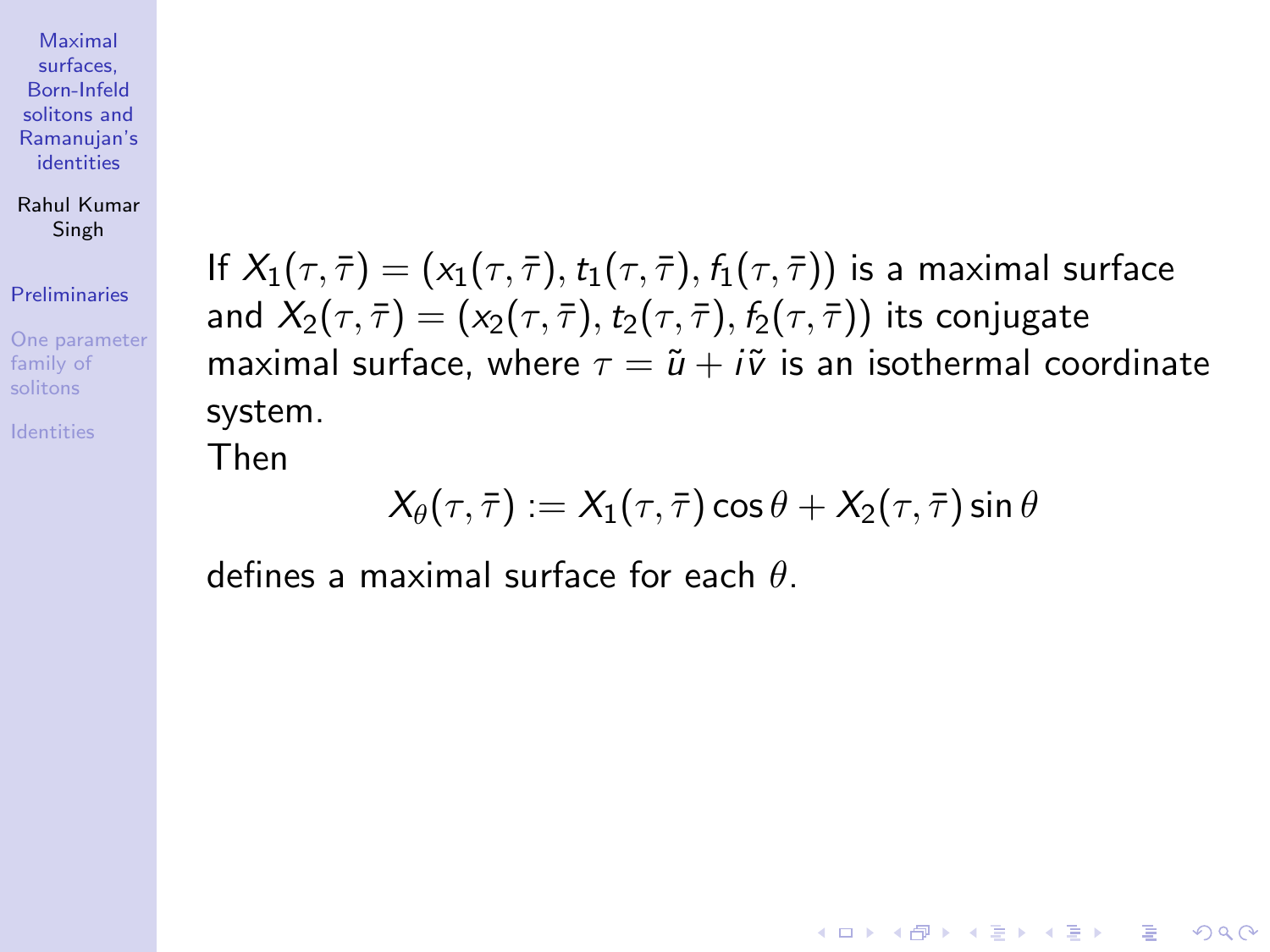Rahul Kumar Singh

### [Preliminaries](#page-2-0)

[One parameter](#page-22-0) family of

<span id="page-18-0"></span>

## Born-Infeld soliton

**KORK ERKER ADE YOUR** 

M. Born and L. Infeld [\[2\]](#page-32-1) introduced in 1934 a geometric (nonlinear) theory of electromagnetism (known as Born-Infeld model) in order to overcome the infinity problem associated with a point charge source in the original Maxwell theory.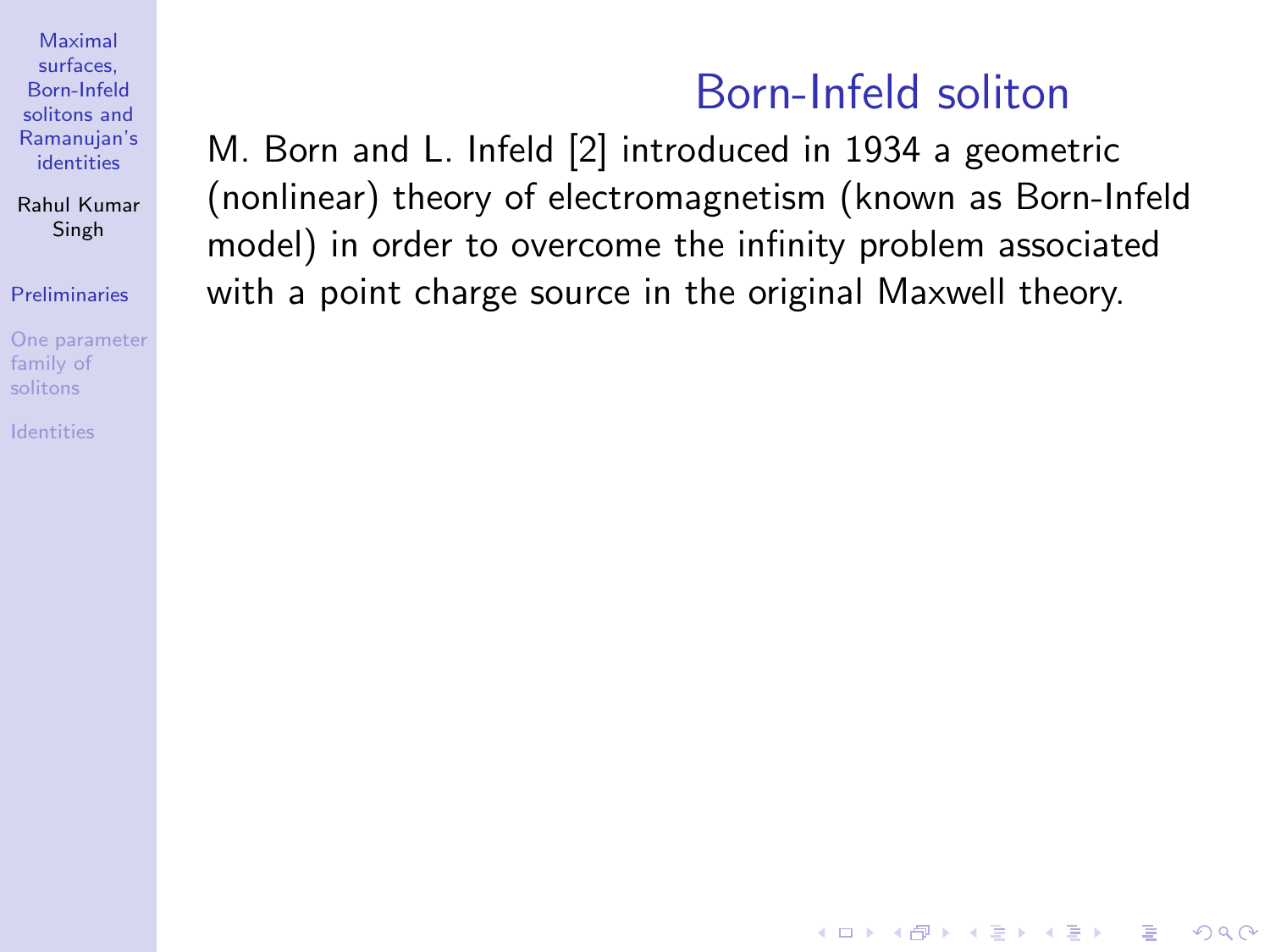Rahul Kumar Singh

### [Preliminaries](#page-2-0)

[One parameter](#page-22-0) family of

## Born-Infeld soliton

**KORK ERKER ADE YOUR** 

M. Born and L. Infeld [\[2\]](#page-32-1) introduced in 1934 a geometric (nonlinear) theory of electromagnetism (known as Born-Infeld model) in order to overcome the infinity problem associated with a point charge source in the original Maxwell theory.

The corresponding nonlinear PDE which describes this model is what is known as Born-Infeld equation. Born-Infeld equation also arises in the context of string theory [\[4\]](#page-32-2).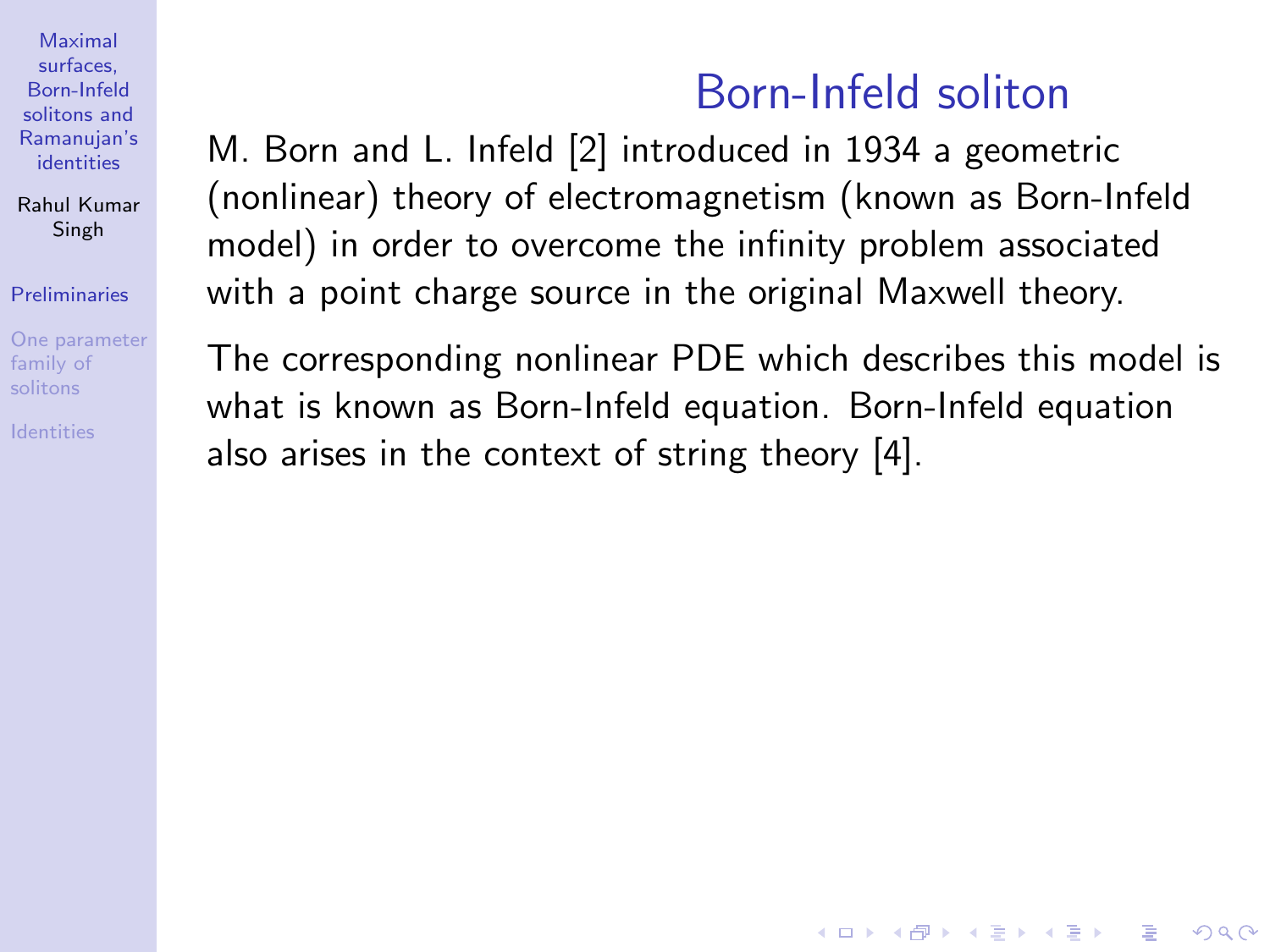Rahul Kumar Singh

### [Preliminaries](#page-2-0)

[One parameter](#page-22-0) family of

## Born-Infeld soliton

M. Born and L. Infeld [\[2\]](#page-32-1) introduced in 1934 a geometric (nonlinear) theory of electromagnetism (known as Born-Infeld model) in order to overcome the infinity problem associated with a point charge source in the original Maxwell theory.

The corresponding nonlinear PDE which describes this model is what is known as Born-Infeld equation. Born-Infeld equation also arises in the context of string theory [\[4\]](#page-32-2). Any smooth function  $\varphi(x,t)$  which is a solution to the Born-Infeld equation

$$
(1+\varphi_x^2)\varphi_{tt}-2\varphi_x\varphi_t\varphi_{xt}+(\varphi_t^2-1)\varphi_{xx}=0. \hspace{1cm} (3)
$$

**KORK ERKER ADE YOUR** 

is known as a Born-Infeld soliton.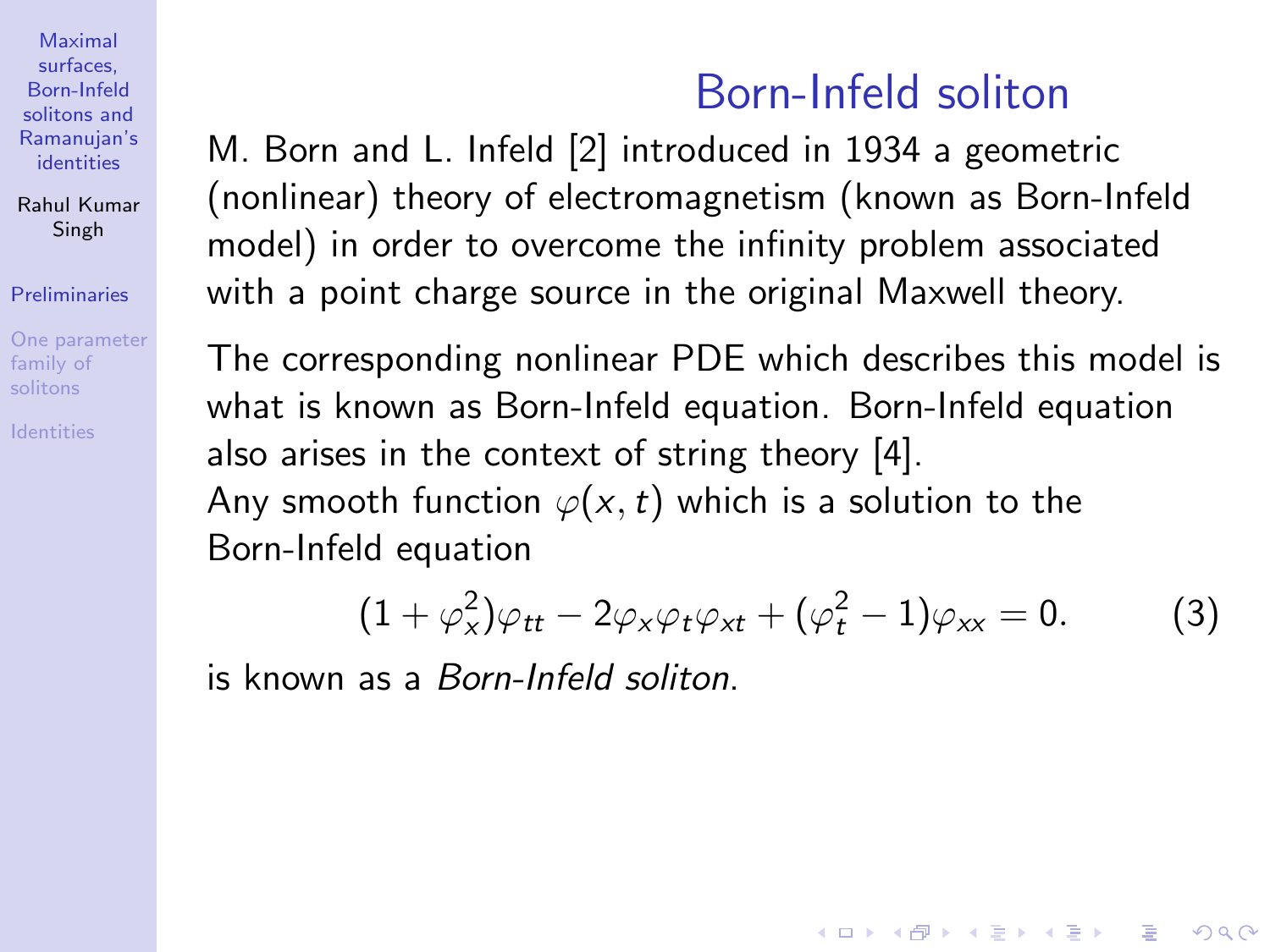Rahul Kumar Singh

### [Preliminaries](#page-2-0)

[One parameter](#page-22-0) family of solitons

## Born-Infeld soliton

<span id="page-21-0"></span>M. Born and L. Infeld [\[2\]](#page-32-1) introduced in 1934 a geometric (nonlinear) theory of electromagnetism (known as Born-Infeld model) in order to overcome the infinity problem associated with a point charge source in the original Maxwell theory.

The corresponding nonlinear PDE which describes this model is what is known as Born-Infeld equation. Born-Infeld equation also arises in the context of string theory [\[4\]](#page-32-2). Any smooth function  $\varphi(x,t)$  which is a solution to the Born-Infeld equation

$$
(1+\varphi_x^2)\varphi_{tt}-2\varphi_x\varphi_t\varphi_{xt}+(\varphi_t^2-1)\varphi_{xx}=0. \hspace{1cm} (3)
$$

is known as a Born-Infeld soliton.

Remark: We can see a Born-Infeld soliton as some kind of a surface in Lorentz-Minkowski space. This can be represented as a spacelike minimal graph or timelike minimal graph over a domain in timelike plane or a combination of both away from K ロ ▶ K @ ▶ K 할 > K 할 > 1 할 > 1 이익어 singular points.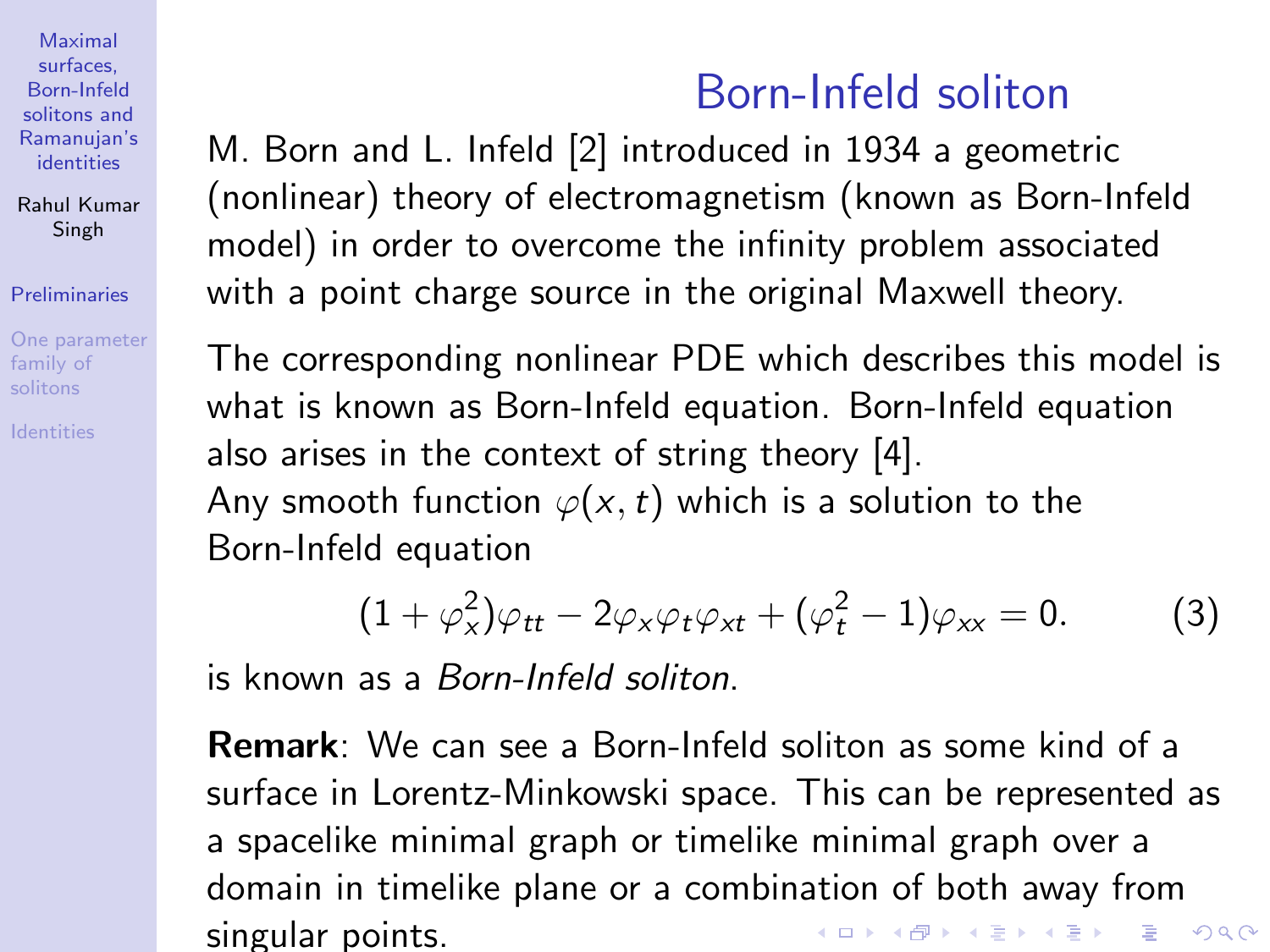Rahul Kumar Singh

#### [Preliminaries](#page-2-0)

[One parameter](#page-22-0) family of solitons

[Identities](#page-25-0)

<span id="page-22-0"></span>If  $(x, y, f(x, y))$  is a solution to maximal surface equation [\(1\)](#page-6-1), then  $(ix, y, \varphi(x, y) := f(ix, y))$  is a solution for Born-Infeld equation [\(3\)](#page-18-0).

**KORK STRATER STRAKER**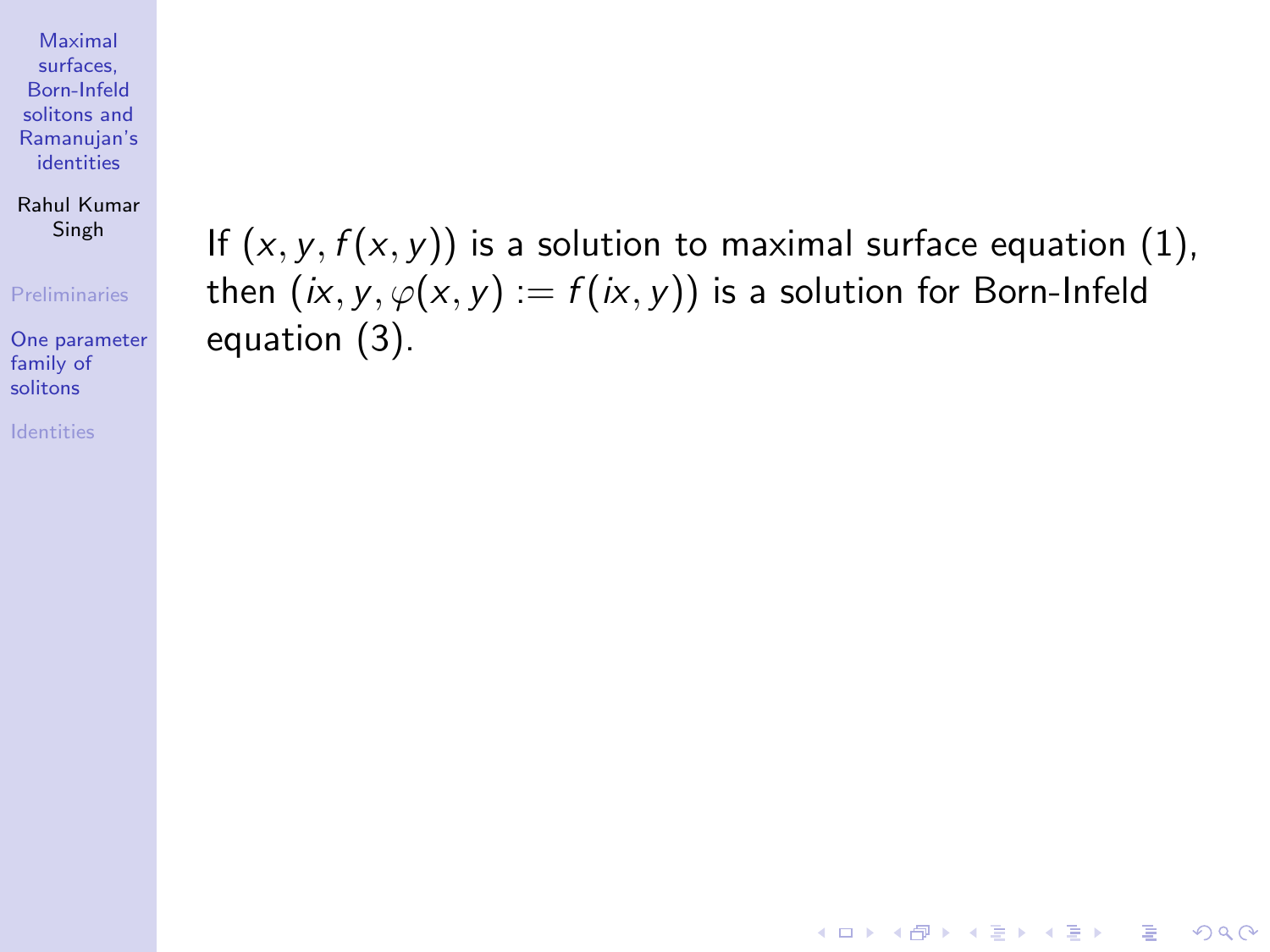Rahul Kumar Singh

[Preliminaries](#page-2-0)

[One parameter](#page-22-0) family of solitons

If  $(x, y, f(x, y))$  is a solution to maximal surface equation [\(1\)](#page-6-1), then  $(ix, y, \varphi(x, y) := f(ix, y))$  is a solution for Born-Infeld equation [\(3\)](#page-18-0).

If  $X_1 = (x_1, y_1, f_1)$  and  $X_2 = (x_2, y_2, f_2)$  are conjugate maximal surfaces, then we define

$$
X_1^s = (ix_1, y_1, \varphi_1) , X_2^s = (ix_2, y_2, \varphi_2)
$$

**KORK ERKER ADE YOUR** 

as conjugate Born-Infeld Soliton.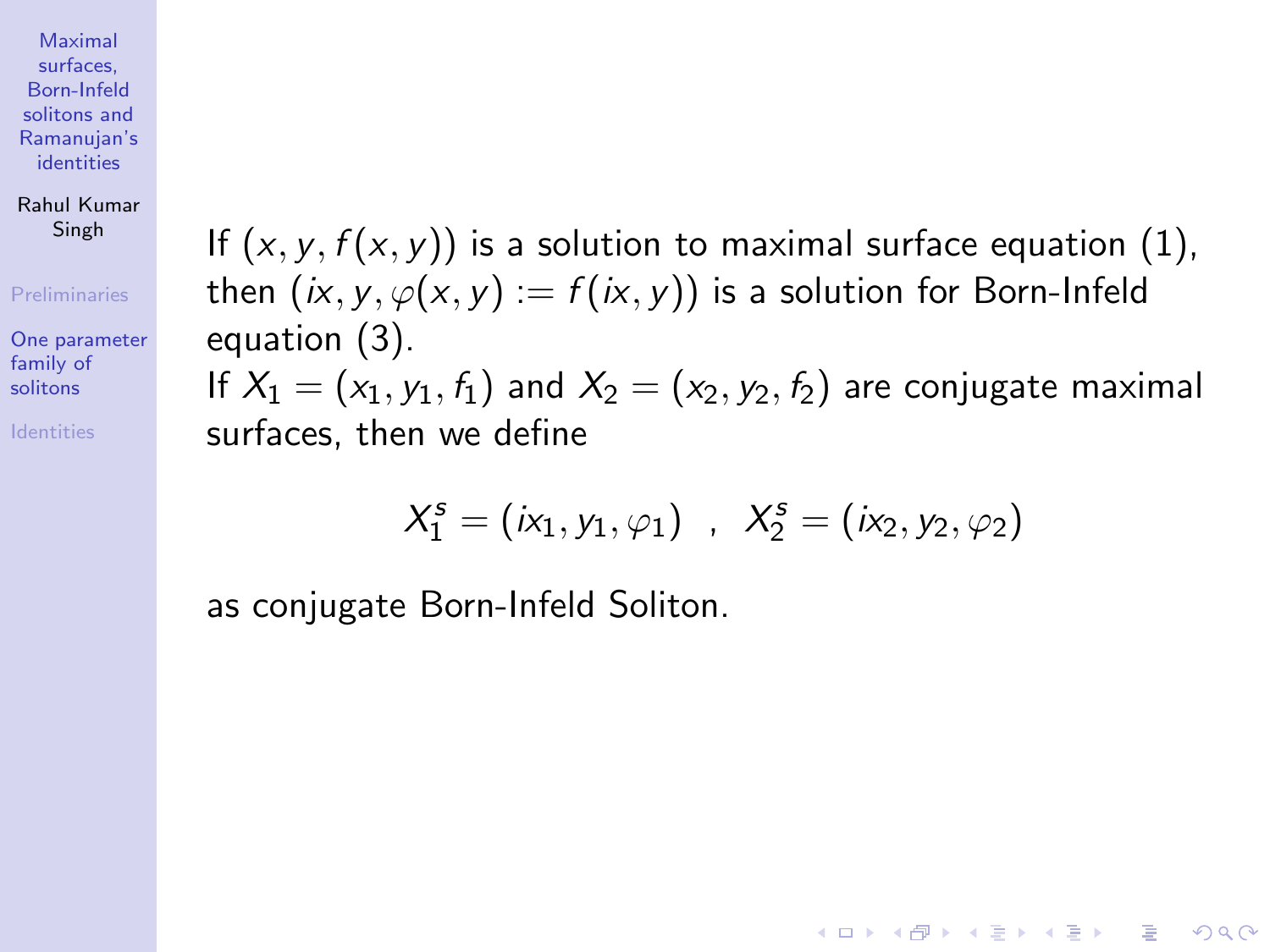<span id="page-24-0"></span>Define

Rahul Kumar Singh

$$
X^s_\theta(\zeta,\bar{\zeta})=X^s_1(\zeta,\bar{\zeta})\cos\theta+X^s_2(\zeta,\bar{\zeta})\sin\theta,
$$

#### [Preliminaries](#page-2-0)

[One parameter](#page-22-0) family of solitons

[Identities](#page-25-0)

 $X_{\theta}^{s} = (i x_1, t_1, \varphi_1) \cos \theta + (i x_2, t_2, \varphi_2) \sin \theta,$ 

we let

then

 $X_{\theta}^{s} = (i(x_1 \cos \theta + x_2 \sin \theta), (t_1 \cos \theta + t_2 \sin \theta), (\varphi_1 \cos \theta + \varphi_2 \sin \theta))$ 

**KORK ERKER ADE YOUR** 

$$
:=(x^s_\theta,t^s_\theta,\varphi^s_\theta).
$$

Then  $X^s_{\theta}$  gives us the required one parameter family of Born-Infeld solitons.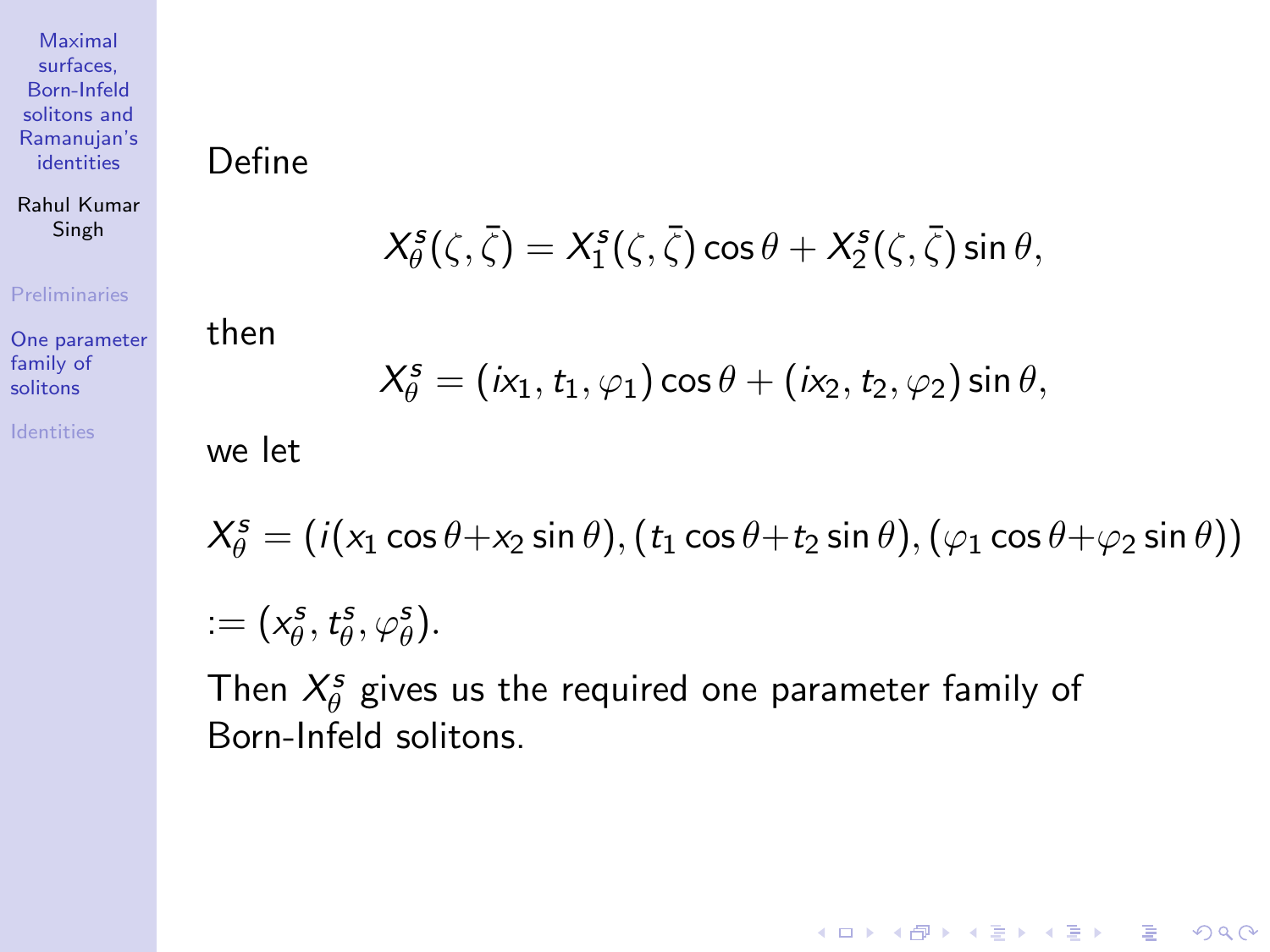Rahul Kumar Singh

[Preliminaries](#page-2-0)

[One parameter](#page-22-0) family of solitons

[Identities](#page-25-0)

## Ramanujan's identities

**KORK STRATER STRAKER** 

<span id="page-25-0"></span>Let X and A be complex, where A is not an odd multiple of  $\frac{\pi}{2}$ . Then

$$
\frac{\cos(X+A)}{\cos(A)} = \prod_{k=1}^{\infty} \left\{ \left( 1 - \frac{X}{(k-\frac{1}{2})\pi - A} \right) \left( 1 + \frac{X}{(k-\frac{1}{2})\pi + A} \right) \right\}
$$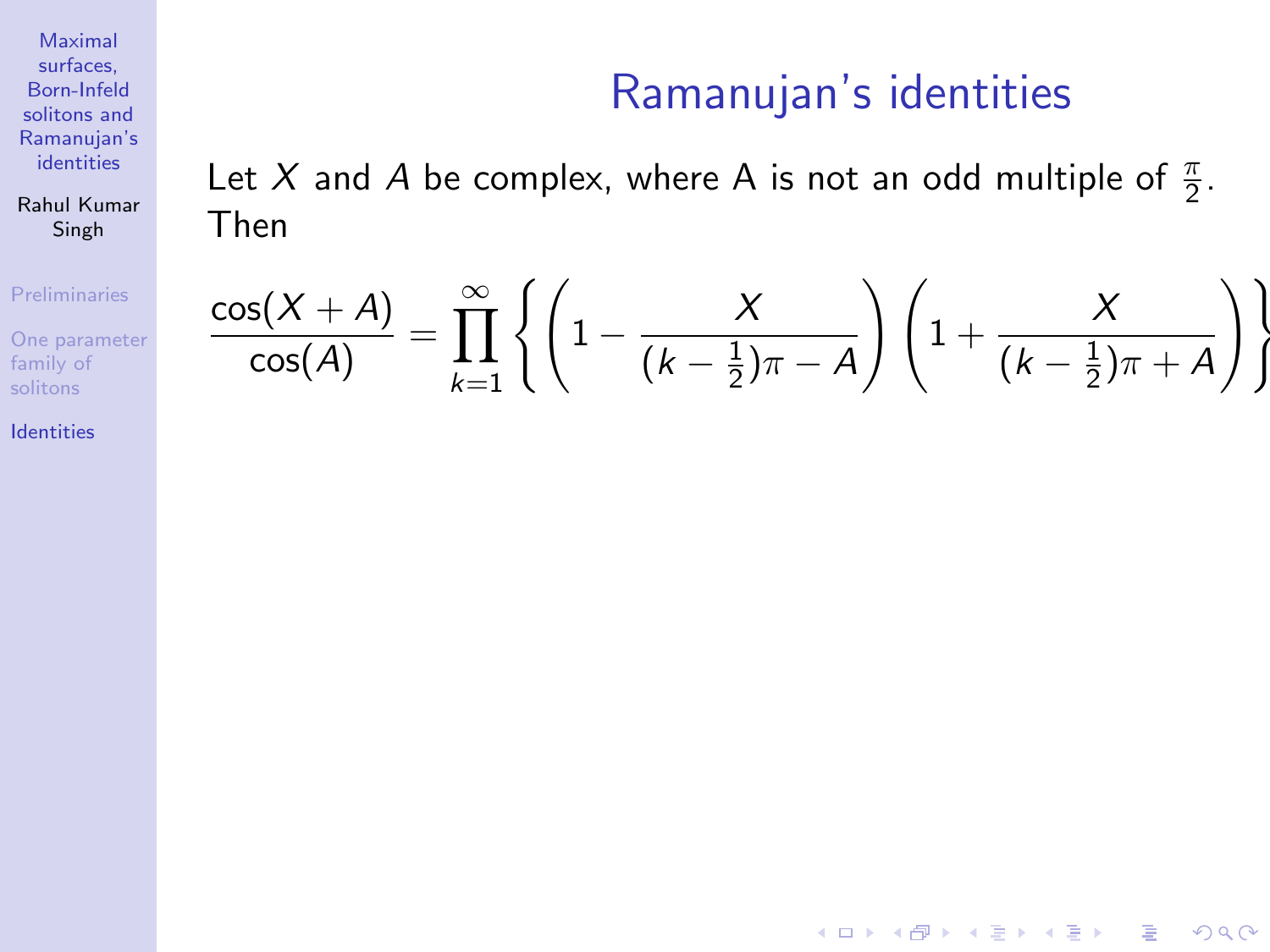Ramanujan's identities

**KORK ERKER ADE YOUR** 

Let X and A be complex, where A is not an odd multiple of  $\frac{\pi}{2}$ . Then

$$
\frac{\cos(X+A)}{\cos(A)} = \prod_{k=1}^{\infty} \left\{ \left( 1 - \frac{X}{(k-\frac{1}{2})\pi - A} \right) \left( 1 + \frac{X}{(k-\frac{1}{2})\pi + A} \right) \right\}
$$

If  $X$  and  $A$  are real, then

 $\tan^{-1}(\tanh X \cot A)$  $=$  tan<sup>-1</sup>  $\left(\frac{\lambda}{4}\right)$ A  $+\sum_{0}^{\infty}$  $k=1$  $\left(\tan^{-1}(\frac{X}{l})\right)$  $\frac{X}{k\pi + A}) - \tan^{-1}(\frac{X}{k\pi \frac{X}{k\pi - A})\bigg)$  .

Maximal surfaces, Born-Infeld solitons and [Ramanujan's](#page-0-0) identities

Rahul Kumar Singh

[Preliminaries](#page-2-0)

[One parameter](#page-22-0) family of

[Identities](#page-25-0)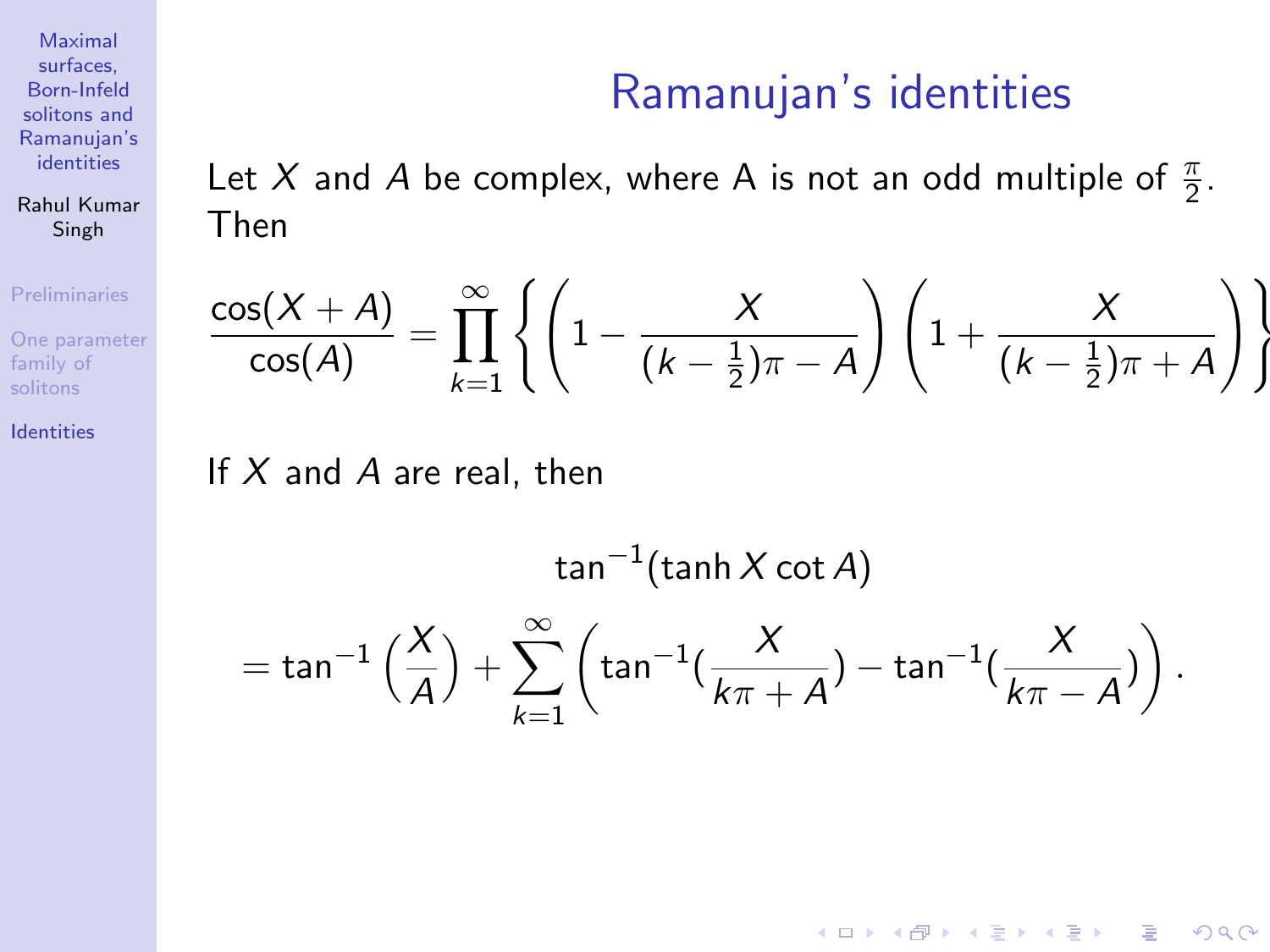Ramanujan's identities

Let X and A be complex, where A is not an odd multiple of  $\frac{\pi}{2}$ . Then

$$
\frac{\cos(X+A)}{\cos(A)} = \prod_{k=1}^{\infty} \left\{ \left( 1 - \frac{X}{(k-\frac{1}{2})\pi - A} \right) \left( 1 + \frac{X}{(k-\frac{1}{2})\pi + A} \right) \right\}
$$

If  $X$  and  $A$  are real, then

 $\tan^{-1}(\tanh X \cot A)$  $=$  tan<sup>-1</sup>  $\left(\frac{\lambda}{4}\right)$ A  $+\sum_{0}^{\infty}$  $k=1$  $\left(\tan^{-1}(\frac{X}{l})\right)$  $\frac{X}{k\pi + A}) - \tan^{-1}(\frac{X}{k\pi \frac{X}{k\pi - A})\bigg)$  .

Using these Ramanujan's identities and Weierstrass-Enneper representation for maximal surfaces we get some further nontrivial identities.

**KORK ERKER ADE YOUR** 

Maximal surfaces, Born-Infeld solitons and [Ramanujan's](#page-0-0) identities

Rahul Kumar Singh

[Preliminaries](#page-2-0)

[One parameter](#page-22-0) family of

[Identities](#page-25-0)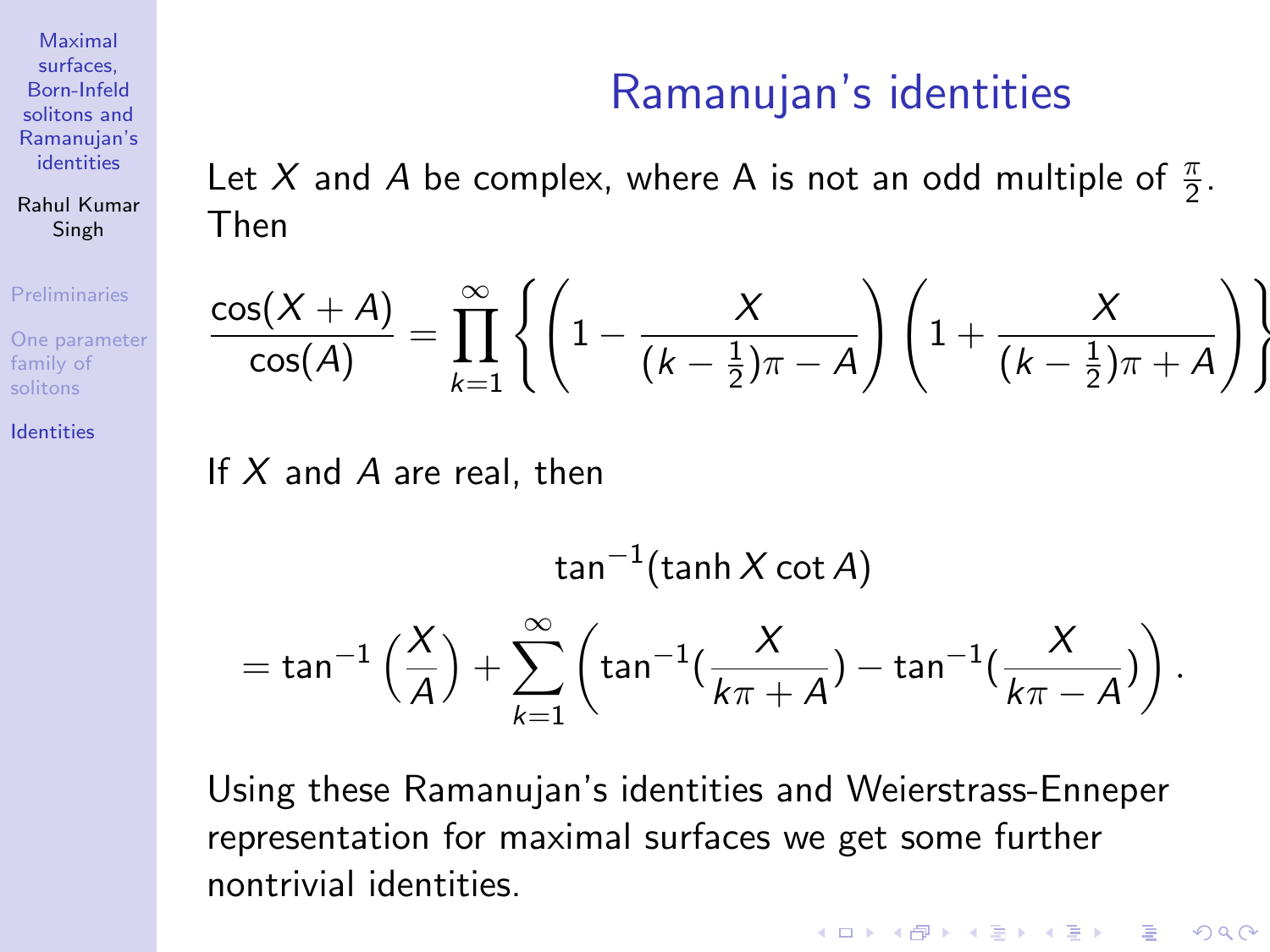### Rahul Kumar Singh

#### [Preliminaries](#page-2-0)

[One parameter](#page-22-0) family of

[Identities](#page-25-0)

# <span id="page-28-0"></span>Identity corresponding to Scherk's surface of first kind

**Proposition** For  $\zeta \in \Omega \subset \mathbb{C} - \{\pm 1, \pm i\}$ , we have the following identity

$$
\ln\left|\frac{\zeta^2 - 1}{\zeta^2 + 1}\right| = \sum_{k=1}^{\infty} \ln\left(\frac{(k - \frac{1}{2})\pi - i\ln\left|\frac{\zeta - i}{\zeta + i}\right|}{(k - \frac{1}{2})\pi - i\ln\left|\frac{\zeta + 1}{\zeta - 1}\right|}\right) + \sum_{k=1}^{\infty} \ln\left(\frac{(k - \frac{1}{2})\pi + i\ln\left|\frac{\zeta - i}{\zeta + i}\right|}{(k - \frac{1}{2})\pi + i\ln\left|\frac{\zeta + 1}{\zeta - 1}\right|}\right).
$$

**KORK ERKER ADE YOUR**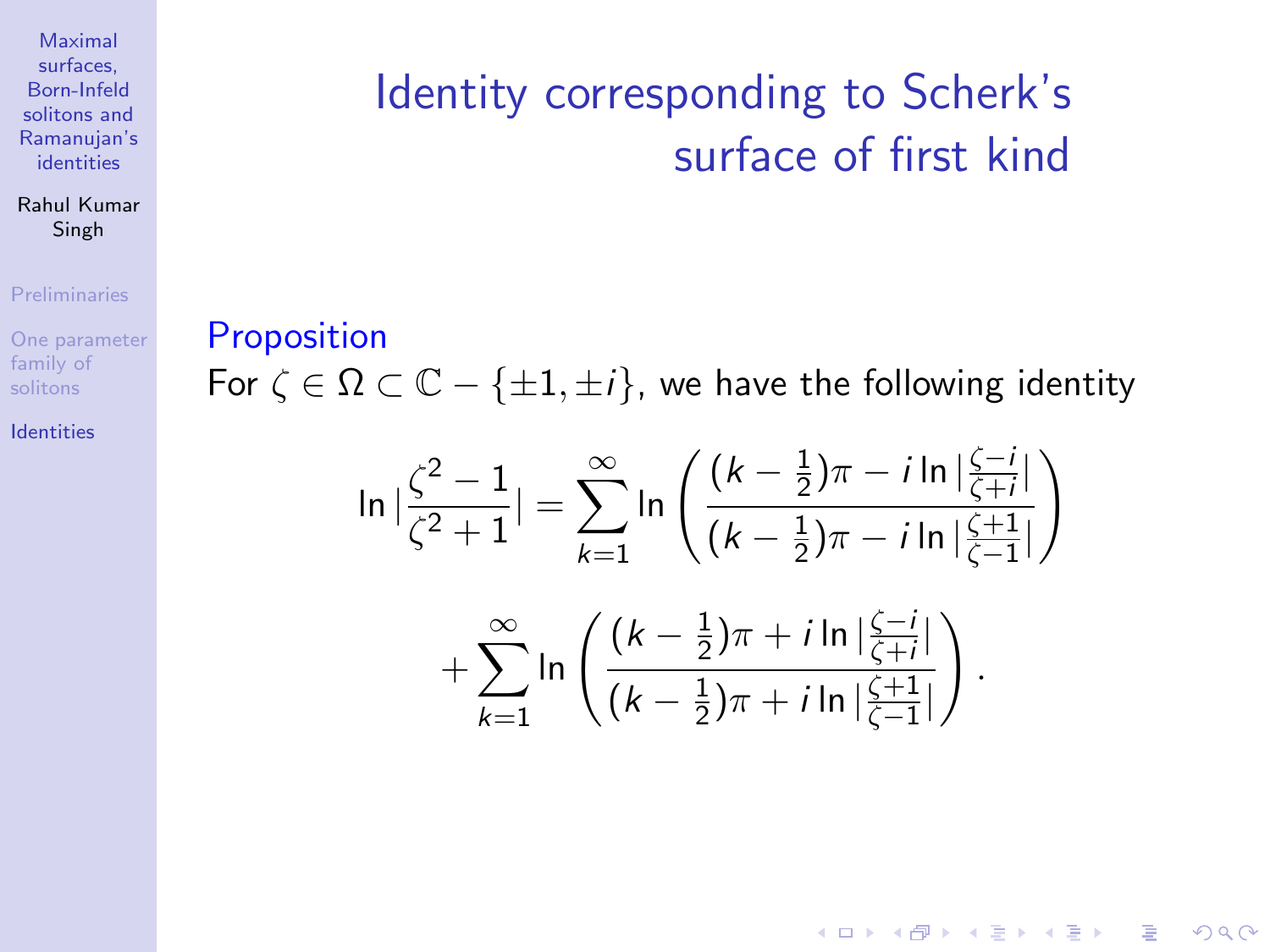<span id="page-29-0"></span>Rahul Kumar Singh

[Preliminaries](#page-2-0)

[One parameter](#page-22-0) family of solitons

[Identities](#page-25-0)



Figure: Scherk's surface of first kind<sup>2</sup>

 $^2$ Image courtesy of Y. W. Kim, S-E Koh, [H](#page-28-0) $\triangle$  $\triangle$  $\triangle$ [Sh](#page-30-0)[in](#page-28-0) $_{\mathbb{C}}$ an[d](#page-24-0) [S](#page-25-0)[-D](#page-32-0)[Y](#page-25-0)[ang](#page-32-0)[.](#page-0-0)  $290$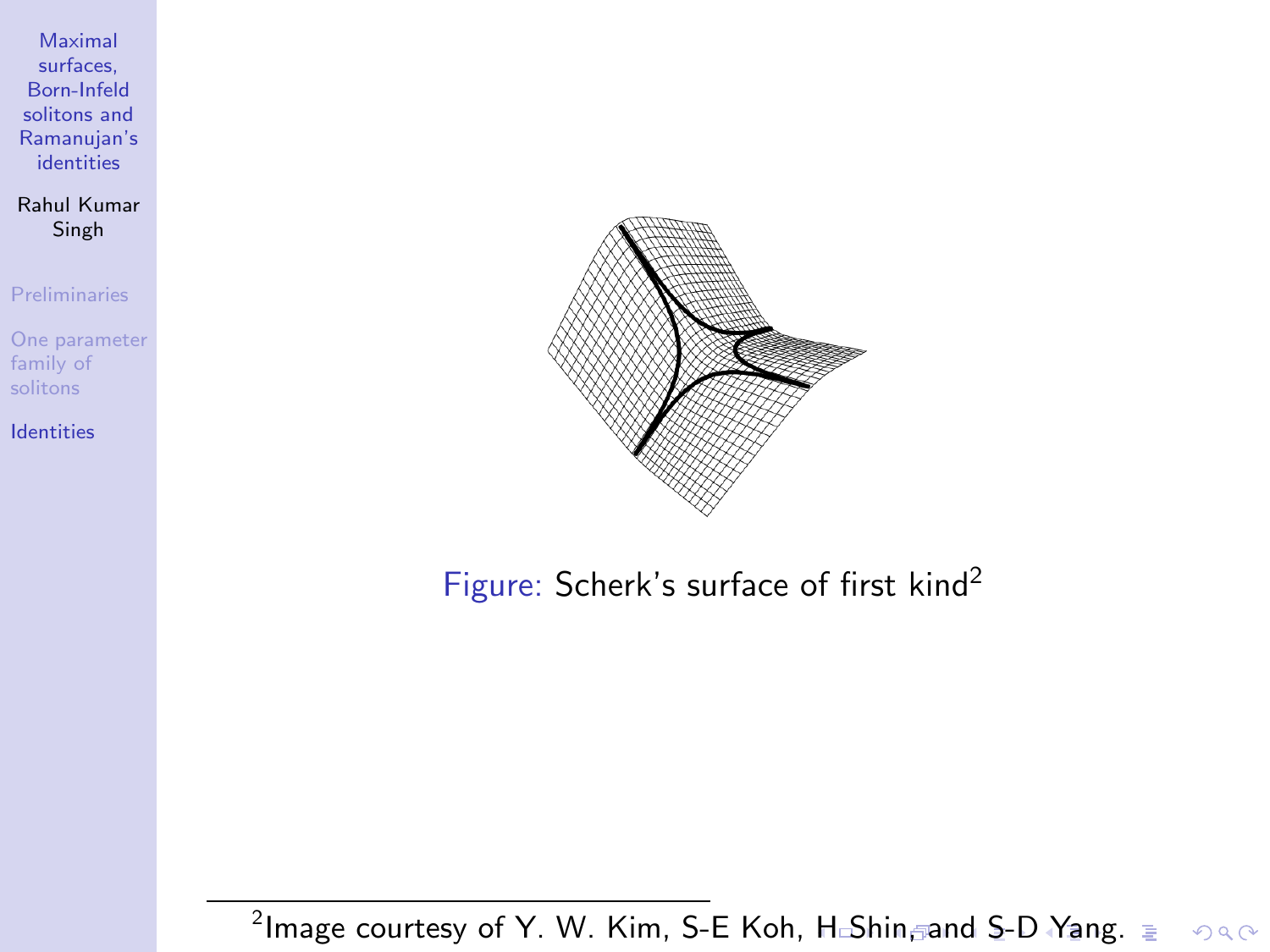### Rahul Kumar Singh

#### [Preliminaries](#page-2-0)

[One parameter](#page-22-0) family of

[Identities](#page-25-0)

# <span id="page-30-0"></span>Identity corresponding to helicoid of second kind

### **Proposition**

For  $\zeta \in \Omega \subset \mathbb{C} - \{0\}$ , we have the following identity

$$
\frac{\operatorname{Im}\left(\zeta+\frac{1}{\zeta}\right)}{\operatorname{Im}\left(\zeta-\frac{1}{\zeta}\right)} = \frac{1}{i} \prod_{k=1}^{\infty} \left( \frac{(k-1)\pi + i \ln|\zeta|}{(k-\frac{1}{2})\pi + i \ln|\zeta|} \right)
$$

$$
\times \left( \frac{k\pi - i \ln|\zeta|}{(k-\frac{1}{2})\pi - i \ln|\zeta|} \right).
$$

**KORK STRATER STRAKER**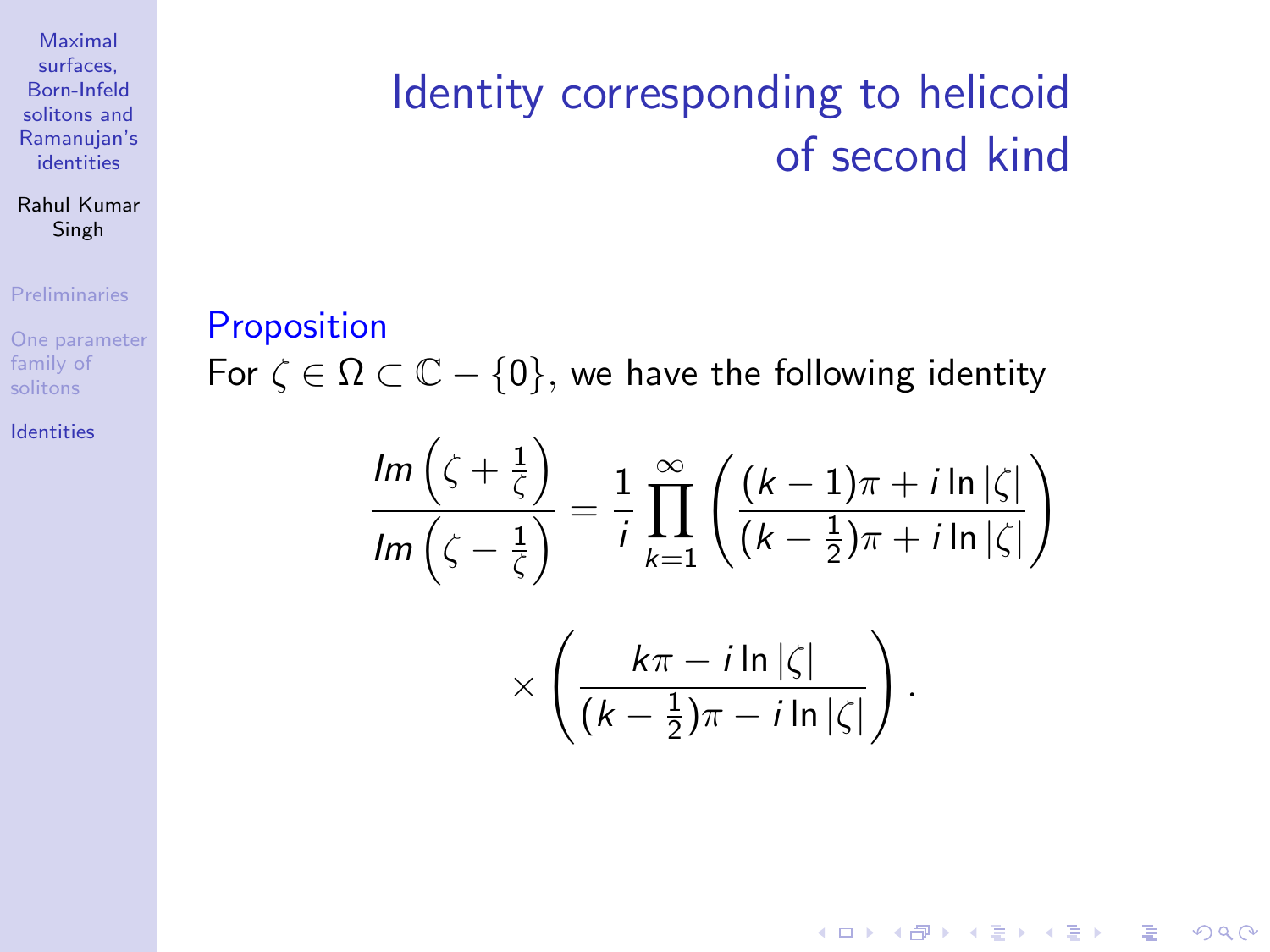<span id="page-31-0"></span>Rahul Kumar Singh

[Preliminaries](#page-2-0)

[One parameter](#page-22-0) family of solitons

[Identities](#page-25-0)



Figure: Helicoid of second kind<sup>3</sup>

 $^3$ Image courtesy of L. J. Alías, R. M. B. [Ch](#page-30-0)a[ve](#page-32-0)[s](#page-30-0) [an](#page-31-0)[d](#page-32-0) [P](#page-24-0)[.](#page-25-0) [Mi](#page-32-0)[r](#page-24-0)[a.](#page-25-0) Þ  $299$